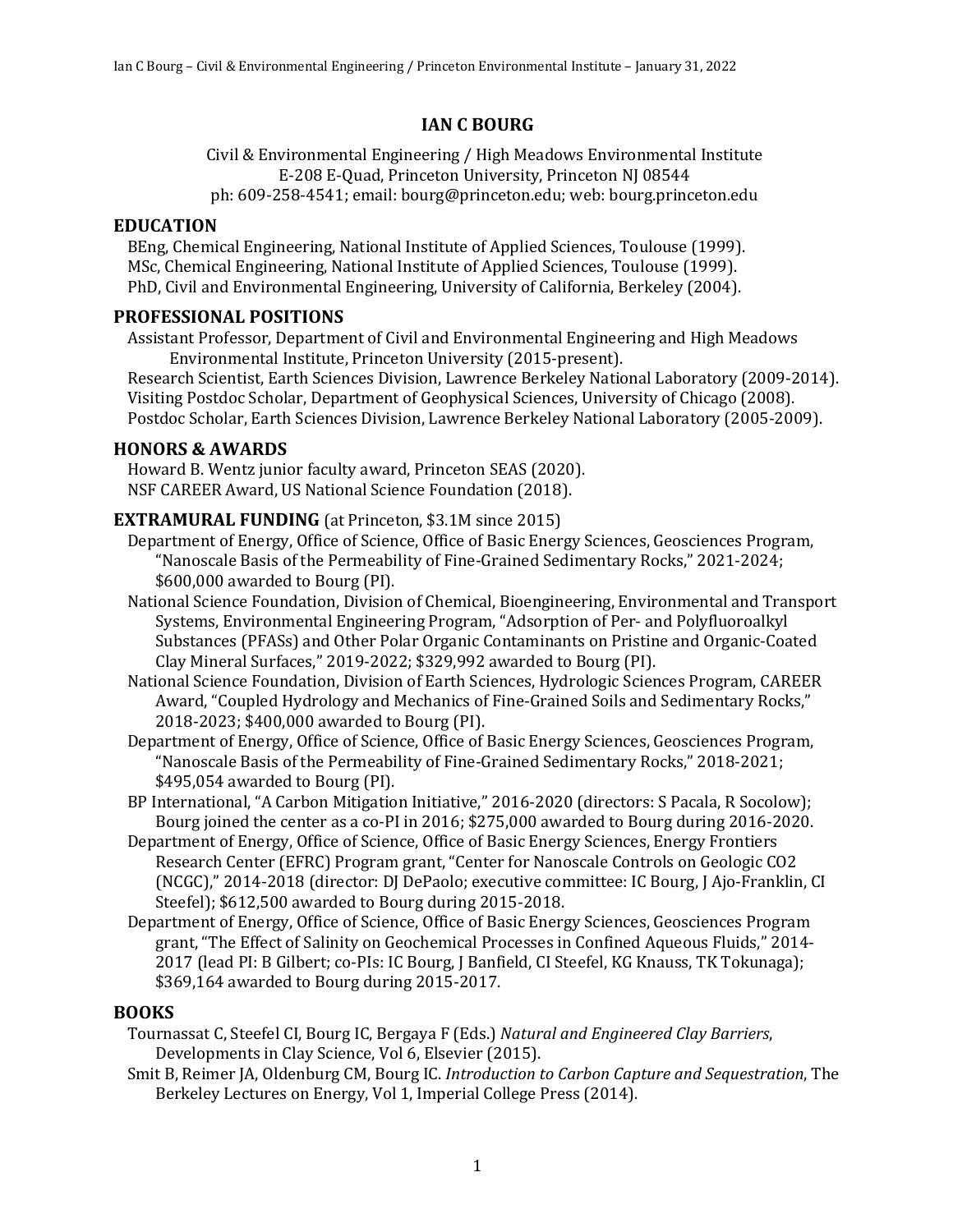DePaolo DJ, Cole DR, Navrotsky A, Bourg IC (Eds) *Geochemistry of Geologic CO2 Sequestration*, Reviews in Mineralogy and Geochemistry, Vol 77, Mineralogical Society of America (2013).

# **PEER-REVIEWED PUBLICATIONS** (Bourg group members in bold)

- Dr Bourg has published 49 peer-reviewed journal papers, book chapters, or comments (*h*-index of 28 in Scopus, 32 in Google Scholar).
- **Willemsen JAR, Emunah M, Bourg IC.** Adsorption of organic contaminants on soil organic matter coated smectite clay particles. Soil Science Society of America Journal, in press (2022).
- **Carrillo FI**, Soulaine C, **Bourg IC**. The impact of sub-resolution porosity on numerical simulations of multiphase flow. Advances in Water Resources, 104094 (2022).
- Lee SS, **Koishi A, Bourg IC**, Fenter P. Ion correlations drive charge overscreening and heterogeneous nucleation at solid-aqueous electrolyte interfaces. *Proceedings of the National Academy of Sciences* 118, e2105154188 (2021).
- **Carrillo FJ, Bourg IC.** Capillary and viscous fracturing during drainage in porous media. *Physical Review E* 103, 063106 (2021).
- Kleber M, Bourg IC, Coward EK, Hansel CM, Myneni SCB, Nunan N. Dynamic interactions at the mineral-organic matter interface. *Nature Reviews Earth & Environment* 2, 402-421 (2021).
- **Carrillo FJ, Bourg IC.** Modeling multiphase flow within and around deformable porous materials: A Darcy-Brinkman-Biot approach. Water Resources Research 57, e2020WR028734 (2021).
- **Yang JQ**, Zhang X, Bourg IC, Stone HA. 4D imaging reveals mechanisms of clay-carbon protection and release. *Nature Communications* 12, 622 (2021).
- Lee SS, **Koishi A, Bourg IC**, Fenter P. Visualizing salinity-dependent evolution of the electrical double layer at a charged solid-water interface. *Science*, submitted (2021).
- **Carrillo FJ, Bourg IC.** Capillary and viscous fracturing during drainage in porous media. *Physical Review E*, in review (2021).
- Kleber M, **Bourg IC**, Coward E, Hansel CM, Myneni SCB, Nunan N. Mineral-organic interactions: Emerging views and new frontiers. *Nature Reviews Earth & Environment*, in review (2021).
- **Yang IQ**, Zhang X, **Bourg IC**, Stone HA. 4D imaging reveals mechanisms of clay-carbon protection and release. *Nature Communications*, in press (2021).
- **Carrillo FJ, Bourg IC.** Modeling multiphase flow within and around deformable porous materials: A Darcy-Brinkman-Biot approach. *Water Resources Research*, in press (2021).
- **Willemsen JAR, Bourg IC.** Molecular dynamics simulation of the adsorption of per- and polyfluoroalkyl substances (PFASs) on smectite clay. *Journal of Colloid and Interface Science* 585, 337-346 (2021).
- **Shen X, Bourg IC.** Molecular dynamics simulations of the colloidal interaction between smectite clay nanoparticles in liquid water. *Journal of Colloid and Interface Science* 584, 610-621 (2021).
- **Sun EWH. Bourg IC.** Molecular dynamics simulation of mineral surface wettability by water versus CO<sub>2</sub>: thin films, contact angles, and capillary pressure in a silica nanopore. *Journal of Physical Chemistry C* 124, 25382-25395(2020).
- **Carrillo FJ, Bourg IC, Soulaine C. Multiphase flow modelling in multiscale porous media: An** open-sourced micro-continuum approach. *Journal of Computational Physics X* 8, 100073 (2020).
- Fernandez-Martinez A, Tao J, Wallace AF, **Bourg IC**, Johnson MR, De Yoreo JJ, Sposito G, Cuello GJ, Charlet L. Curvature-induced hydrophobicity at imogolite-water interfaces. *Environmental Sciences: Nano* 7, 2759-2772 (2020).
- **Underwood TR, Bourg IC.** Large-scale molecular dynamics simulation of the dehydration of a suspension of smectite clay nanoparticles. *Journal of Physical Chemistry C* 124, 3702-3714 (2020).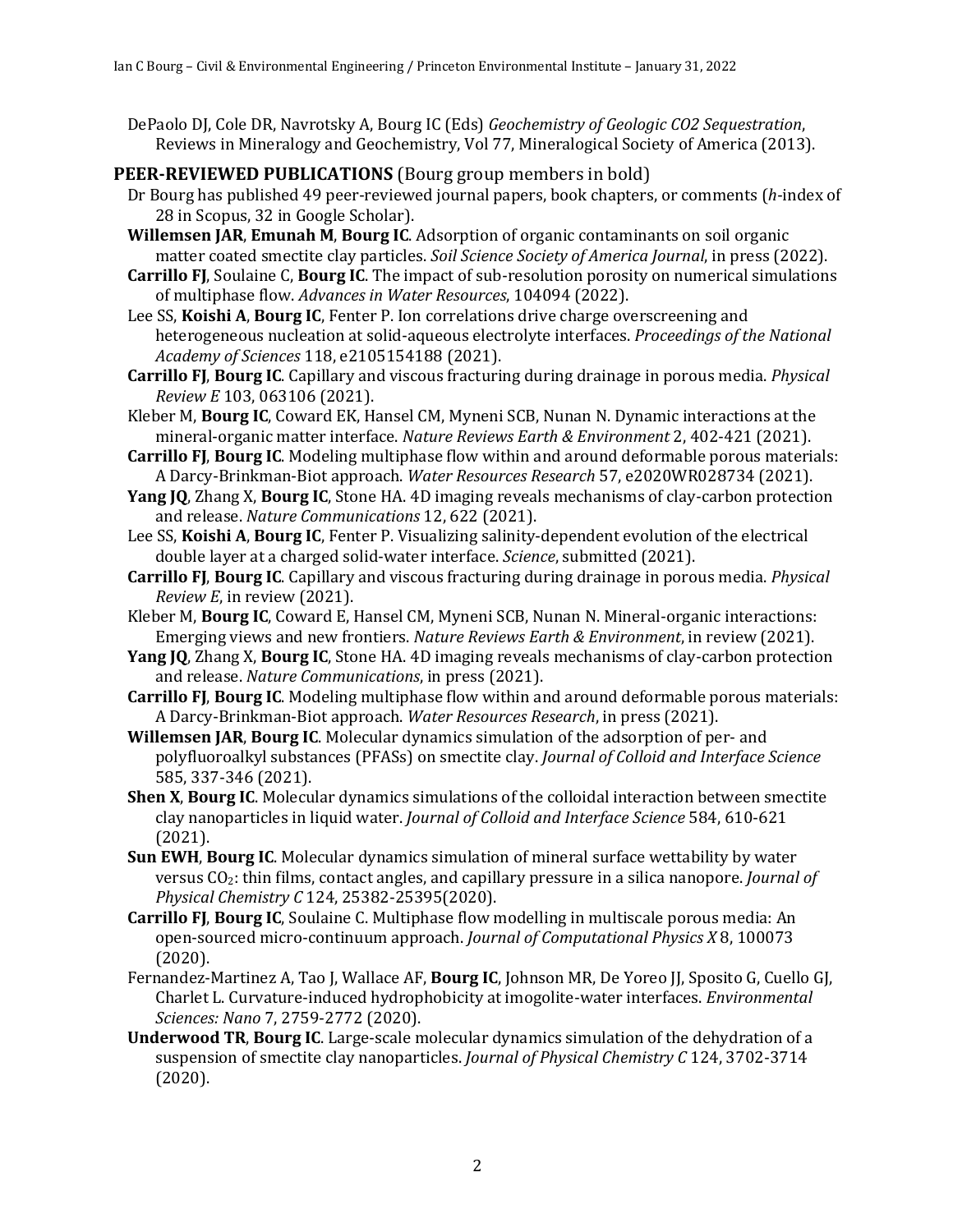- **Carrillo FJ, Bourg IC.** A multi-scale computational fluid dynamics (CFD) approach for simulating flow in saturated porous media containing coarse grains, macropores, and deformable microporous clay regions. *Water Resources Research* 55, 8096-8121 (2019).
- **Wild B**, Daval D, Micha J-S, **Bourg IC**, White CE, Fernandez-Martinez A. Physical properties of interfacial layers developed on weathered silicates: a case study based on labradorite feldspar. *Journal of Physical Chemistry C* 123, 24520-24532 (2019).
- **Willemsen JAR**, Myneni S, **Bourg IC**. Molecular dynamics simulations of the adsorption of phthalate esters on smectite clay surfaces. *Journal of Physical Chemistry C* 123, 13624-13636 (2019).
- **Collin M, Gin S, Dazas B, Mahadevan T, Du J, Bourg IC. Molecular dynamics simulations of water** structure and diffusion in a 1-nm-diameter silica nanopore as a function of surface charge and alkali metal counterion identify. *Journal of Physical Chemistry C* 122, 17764-17776 (2018).
- Okumura M, Kerisit S, Bourg IC, Lammers LN, Ikeda T, Sassi M, Rosso K, Machida M. Radiocesium interaction with clay minerals: Theory and simulation advances post-Fukushima. *Journal of Environmental Radioactivity* 189, 135-145 (2018).
- **Gadikota G, Dazas B,** Rother G, Cheshire MC, **Bourg IC**. Hydrophobic solvation of gases (CO<sub>2</sub>, CH<sub>4</sub>, H<sub>2</sub>, noble gases) in clay interlayer nanopores. *Journal of Physical Chemistry C* 121, 26539-26550 (2017). [2018 Best Paper Award for Postdoctoral Fellows of the Carbon Mitigation Initiative]
- **Bourg IC**, Ajo-Franklin JB. Clay, water, and salt: Controls on the permeability of fine-grained sedimentary rocks. *Accounts of Chemical Research* 50, 2067-2074 (2017).
- **Bourg IC**, Lee SS, Fenter P, Tournassat C. Structure and energetics of the Stern layer at micawater interfaces. *Journal of Physical Chemistry C* 121, 9402-9412 (2017).
- Lammers LN, **Bourg IC**, Okumura M, Kolluri K, Sposito G, Machida M. Molecular dynamics simulations of cesium adsorption on illite nanoparticles. *Journal of Colloid and Interface Science* 490, 608-620 (2017).
- Tournassat C, Davis JA, Chiaberge C, Grangeon S, **Bourg IC**. Modeling the acid-base properties of montmorillonite edge surfaces. *Environmental Science and Technology* 50, 13436-13445 (2016).
- Tournassat C, **Bourg IC, Holmboe M**, Sposito G, Steefel CI. Molecular dynamics simulations of anion exclusion in clay interlayer nanopores. *Clays and Clay Minerals* 64, 374-388 (2016).
- Bacle P, Dufreche J-F, Rotenberg B, **Bourg IC**, Marry V. Modeling the transport of water and ionic tracers in a micrometric clay sample. *Applied Clay Science* 123, 18-28 (2016).
- Tinnacher RM, **Holmboe M**, Tournassat C, **Bourg IC**, Davis JA. Ion adsorption and diffusion in smectite: Molecular, pore, and continuum scale views. *Geochimica et Cosmochimica Acta* 177, 130-149 (2016).
- **Bourg IC**. Sealing shales versus brittle shales: A sharp threshold in the material properties and energy technology uses of fine-grained sedimentary rocks. *Environmental Science and Technology Letters* 2, 255-259 (2015).
- **Bourg IC, Beckingham L,** DePaolo DJ. The nanoscale basis of CO<sub>2</sub> trapping for geologic storage. *Environmental Science and Technology* 49, 10265-10284 (2015).
- **Bourg IC**, Tournassat C. Self-diffusion of water and ions in clay barriers. In: *Natural and Engineered Clay Barriers* (C Tournassat, CI Steefel, IC Bourg, F Bergaya, eds.), Developments in Clay Science, Vol. 6, Elsevier, Chapter 6 (2015).
- Tournassat C, Bourg IC, Steefel CI, Bergaya F. General surface properties of clay minerals. In: *Natural and Engineered Clay Barriers* (C Tournassat, CI Steefel, IC Bourg, F Bergaya, eds.), Developments in Clay Science, Vol. 6, Elsevier, Chapter 1 (2015).
- Chagneau A, Tournassat C, Steefel CI, **Bourg IC**, Gaboreau S, Esteve I, Kupick T, Claret F, Schafer T. Complete restriction of <sup>36</sup>Cl- diffusion by celestite precipitation in densely compacted illite. *Environmental Science and Technology Letters* 2, 139-143 (2015).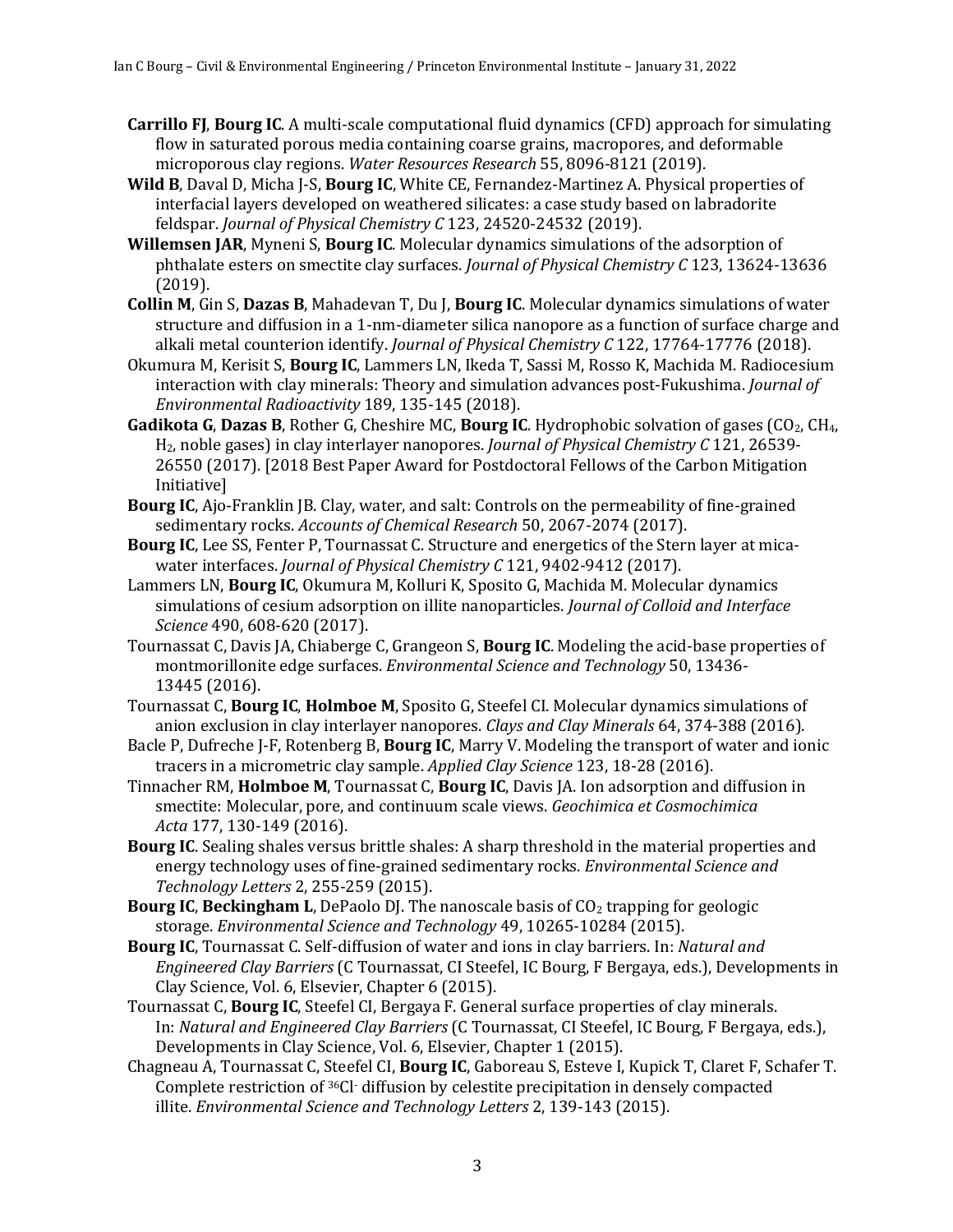- **Holmboe M, Bourg IC.** Molecular dynamics simulations of water and sodium diffusion in smectite interlayer nanopores as a function of pore size and temperature. *Journal of Physical Chemistry C* 118, 1001-1013 (2014).
- Eiler JM, Bergquist B, **Bourg IC**, Cartigny P, Farquhar J, Gagnon AC, Guo W, Halevy I, **Hofmann AE**, Levin N, Schauble EA, Stolper D. Frontiers of stable isotope geoscience. *Chemical Geology* 372, 119-143 (2014).
- **Hamm LM, Bourg IC,** Wallace AF, Rotenberg B. Molecular simulation of CO<sub>2</sub>- and CO<sub>3</sub>-brinemineral systems. In: *Geochemistry of Geologic CO<sub>2</sub> Sequestration* (DJ DePaolo, DR Cole, A Navrotsky, IC Bourg, eds.), Reviews in Mineralogy and Geochemistry, Vol. 77, Mineralogical Society of America, pp. 189-228 (2013).
- Hofmann AE, Bourg IC, DePaolo DJ. Ion desolvation as a mechanism for kinetic isotope fractionation in aqueous systems. *Proceedings of the National Academy of Sciences of the U.S.A.* 198, 18689-18694 (2012).
- **Bourg IC**, Steefel CI. Molecular dynamics simulations of water structure and diffusion in silica nanopores. *Journal of Physical Chemistry C* 116, 11556-11564 (2012).
- **Nielsen LC, Bourg IC, Sposito G. Predicting CO<sub>2</sub>-water interfacial tension under pressure and** temperature conditions of geologic CO<sub>2</sub> storage. *Geochimica et Cosmochimica Acta* 81, 28-38 (2012).
- **Bourg IC**, Sposito G. Molecular dynamics simulations of the electrical double layer on smectite surfaces contacting concentrated mixed electrolyte (NaCl-CaCl<sub>2</sub>) solutions. *Journal of Colloid and Interface Science* 360, 701-715 (2011).
- **Bourg IC**, Sposito G. Ion exchange phenomena. In: *Handbook of Soil Sciences, Properties and Processes*, 2<sup>nd</sup> ed. (PM Huang, Y Li, ME Sumner, eds.), CRC Press, Boca Raton, Chapter 16 (2011).
- **Bourg IC**, Sposito G. Connecting the molecular scale to the continuum scale for diffusion processes in smectite-rich porous media. *Environmental Science and Technology* 44, 2085-2091 (2010).
- **Bourg IC**, Richter FM, Christensen JN, Sposito G. Isotopic mass-dependence of alkali metal cation diffusion coefficients in water. *Geochimica et Cosmochimica Acta* 74, 2249-2256 (2010).
- **Bourg IC**, Sposito G. Isotopic fractionation of noble gases by diffusion in liquid water: Molecular dynamics simulations and hydrologic applications. *Geochimica et Cosmochimica Acta* 72, 2237-2247 (2008).
- **Bourg IC**, Sposito G, Bourg ACM. Modeling the diffusion of Na<sup>+</sup> in compacted water-saturated Nabentonite as a function of pore water ionic strength. *Applied Geochemistry* 23, 3635-3641 (2008).
- **Bourg IC.** Comment on "Modeling sulfur isotope fractionation and differential diffusion during sulfate reduction in sediments of the Cariaco Basin" by MA Donahue, JP Werne, C Meile and TW Lyons. *Geochimica et Cosmochimica Acta* 72, 5852-5854 (2008).
- **Bourg IC**, Sposito G. Molecular dynamics simulation of kinetic isotope fractionation during the diffusion of ionic species in liquid water. *Geochimica et Cosmochimica Acta* 71, 5583-5589 (2007).
- **Bourg IC**, Sposito G, Bourg ACM. Modeling the acid-base surface chemistry of montmorillonite. *Journal of Colloid and Interface Science* 312, 297-310 (2007).
- **Bourg IC**, Sposito G, Bourg ACM. Modeling cation diffusion in compacted water-saturated Nabentonite at low ionic strength. *Environmental Science and Technology* 41, 8118-8122 (2007).
- Bourg IC, Sposito G, Bourg ACM. Tracer diffusion in compacted water-saturated bentonite. *Clays and Clay Minerals* 54, 363-374 (2006).
- **Bourg IC**, Bourg ACM, Sposito G. Modeling diffusion and adsorption in compacted bentonite: a critical review. *Journal of Contaminant Hydrology* 61, 293-302 (2003).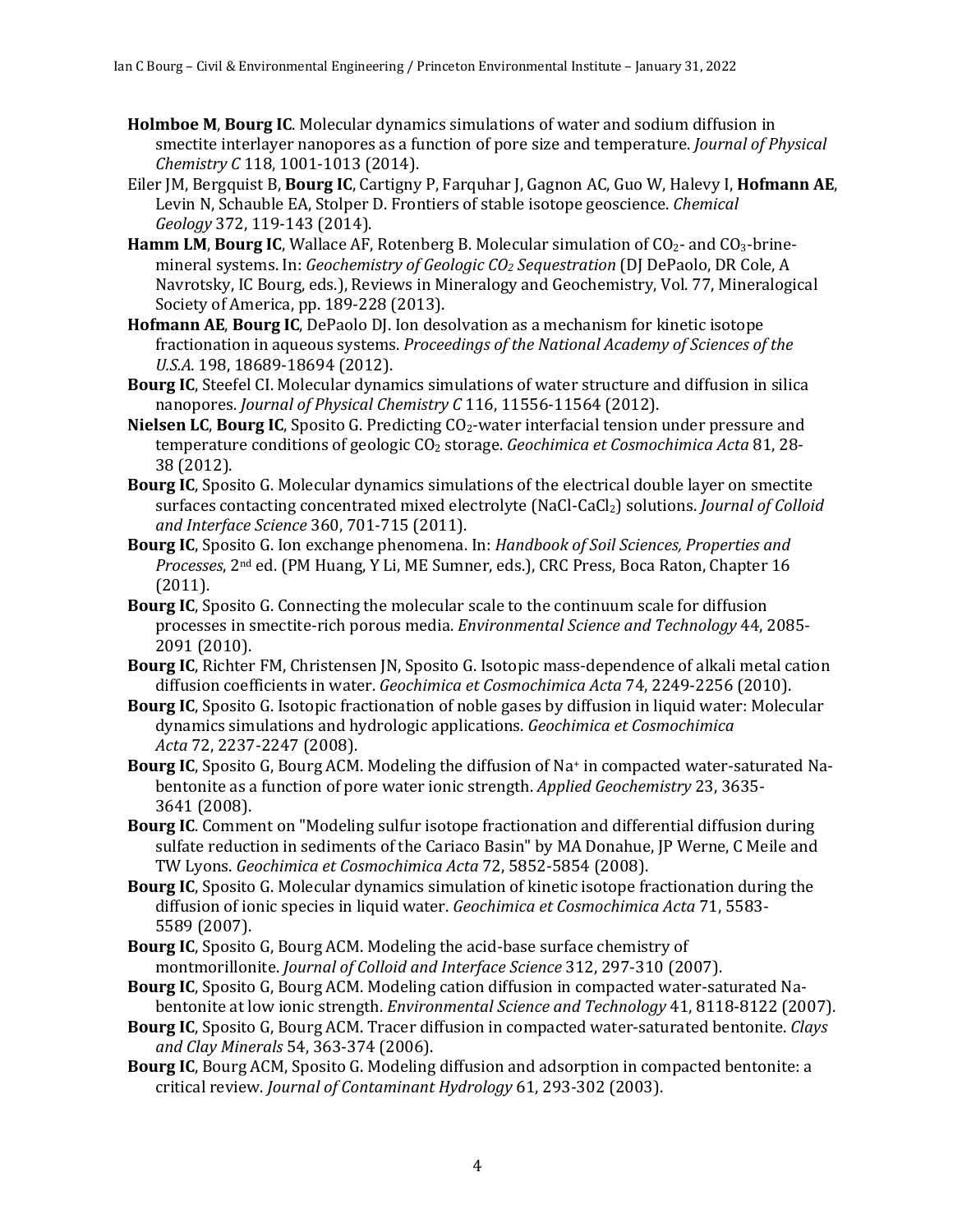# **INVITED LECTURES** (presenting author in bold)

Dr Bourg has given or is slated to give 83 invited lectures. Additionally, to the best of his knowledge, his students, postdocs, and collaborators have given an additional 15 invited lectures on which he was listed as a co-author.

- **Bourg IC**. Presentation title to be determined. Gordon Research Conference on the Chemistry and Physics of Liquids, Holderness, August 2023. (meeting delayed due to Covid-19; ICB invited by N Levinger, Colorado State U, and C Mundy, Pacific Northwest National Lab)
- **Carrillo FJ**, Bourg IC. Biofilm hydrodynamics as a function of biofilm permeability, rheology, and fluid flow rate. AGU Fall meeting, New Orleans, December 2021.
- **Carrillo FJ**, Bourg IC. Multiphase flow modeling in multiscale deformable porous media: An opensource micro-continuum approach. Society of Industrial and Applied Mathematics (SIAM) Conference on Mathematical & Computational Issues in the Geosciences (GS21), June 2021.
- **Bourg IC**. Migration of water and CO<sub>2</sub> in clayey media. ExxonMobil, May 2021. (virtual seminar due to Covid-19; host: MD Lacasse)
- **Bourg IC**. Clay, water, and salt: Controls on the permeability and mechanics of fine-grained sedimentary media. Marine Chemistry & Geochemistry seminar series, Woods Hole Oceanography Institute. (virtual seminar due to Covid-19; hosts: H Kim and A Dunlea)
- Underwood TR, **Bourg IC**. Dielectric spectra of water in charged clay interlayer nanopores. American Chemical Society Spring meeting, April 2021. (virtual meeting due to Covid-19; ICB invited by K Yuan, Oak Ridge National Lab, A Wallace, U of Delaware, and YJ Kim, Argonne National Lab)
- Willemsen JAR, **Bourg IC**. Adsorption and aggregation of soil organic matter at the clay-water interface. American Chemical Society Spring meeting, April 2021. (virtual meeting due to Covid-19; ICB invited by Y Hu, U of Houston, S Riechers and S Mergelsberg, Pacific Northwest National Lab, and M Whittaker, Lawrence Berkeley National Lab)
- Wild B, White CE, **Bourg IC**. Coupled fluxes of water and ions (NaCl) during flow through silica nanopores. American Chemical Society Spring meeting, April 2021. (virtual meeting due to Covid-19; ICB invited by N Kabengi, Georgia State U, AG Ilgen, Sandia National Lab, J Loring, Pacific Northwest National Lab, and J Weber, U of Arizona)
- Lee SS, Koishi A, Bourg IC, Fenter P. Salinity-dependent evolution of the electrical double layer at the muscovite (001)-water interface. American Chemical Society Spring meeting, April 2021.
- **Underwood TR**, Shen X, Bourg IC. Molecular dynamics simulation prediction of clay swelling as a function of aqueous chemistry. American Geophysical Union Fall meeting, December 2020. (virtual meeting due to Covid-19)
- Bourg IC. Clay, water, and salt: Controls on the permeability and mechanics of fine-grained sedimentary media. Seminar series of the Levich Institute, CCNY, September 2020. (virtual due to Covid-19; host: J Morris)
- **Bourg IC**. Water on clay: Electrical double layer, disjoining pressure, and colloidal aggregation at Earth's most abundant interface. Goldschmidt conference, June 2020. (virtual meeting due to Covid-19; ICB invited by M Rildley and D Tunega). [Keynote presentation]
- **Underwood TR**, Bourg IC. From atoms to aggregates: large-scale molecular dynamics simulation of the dehydration of a suspension of smectite clay nanoparticles. Clay Minerals Society (CMS) annual meeting, October 2020. (virtual meeting due to Covid-19)
- **Willemsen JAR**, Bourg IC. Molecular dynamics simulations of the associations between smectite clay nanoparticles, soil organic matter coatings, and organic contaminants. Clay Minerals Society (CMS) annual meeting, October 2020. (virtual meeting due to Covid-19)
- **Wild B**, White CE, Bourg IC. Multi-scale transport and textural properties of Si-rich amorphous interfacial layers. American Ceramic Society, Glass and Optical Materials Division annual meeting (GOMD 2020), August 2020. (virtual meeting due to Covid-19)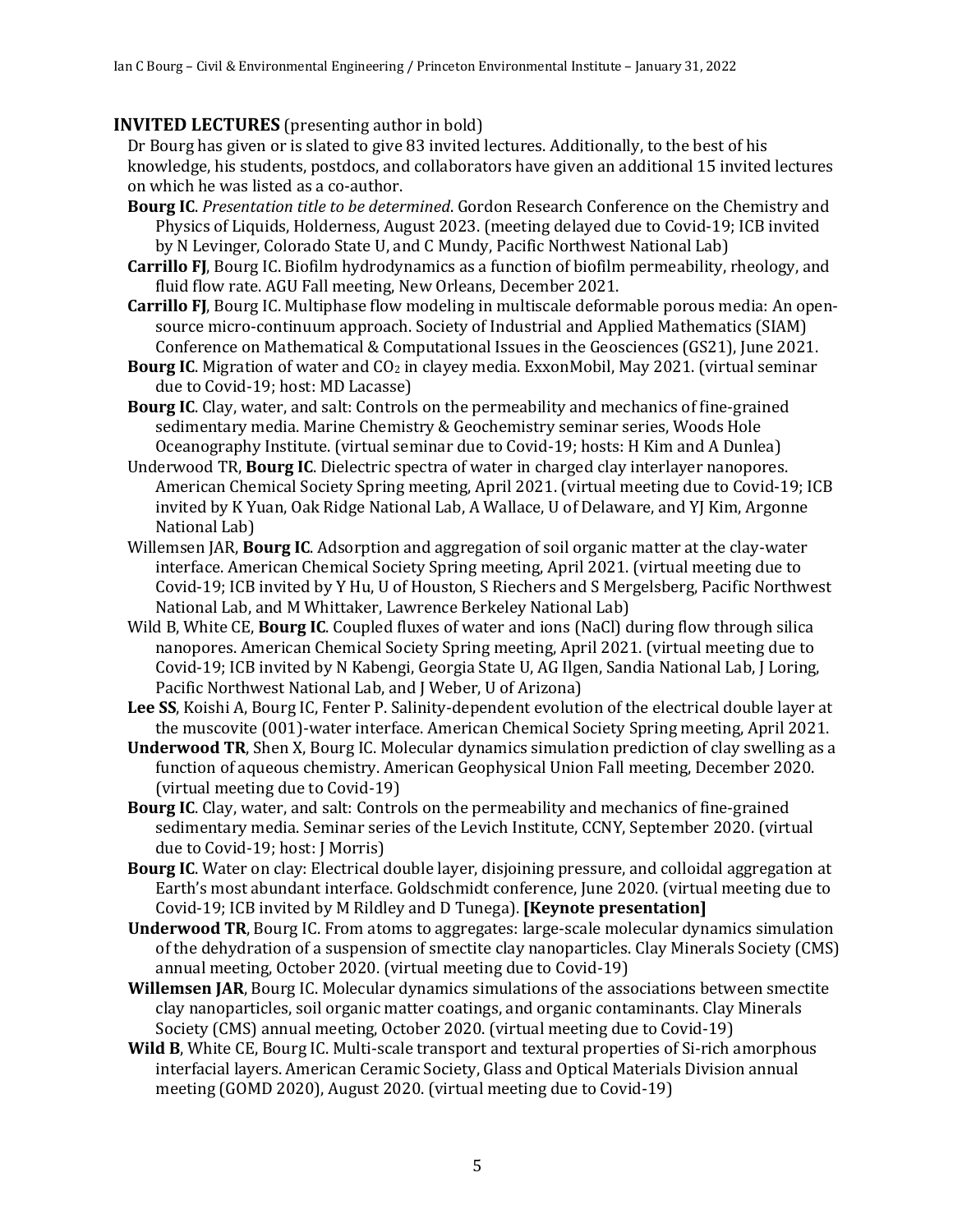- Koishi A, Sun EW-H, Lee SS, Michot L, Fenter P, Fernandez-Martinez A, **Bourg IC**. Water uptake at the mica-water interface: from single molecules to clusters, films, and droplets. American Chemical Society Spring meeting, Philadelphia, March 2020. (conference cancelled due to Covid-19; ICB invited by J Bracco, N Kabengi, and K Yuan)
- Underwood TR, **Bourg IC**. Molecular dynamics simulation of a clay nanoparticle suspension during dehydration. American Chemical Society Spring meeting, Philadelphia, March 2020. (conference cancelled due to Covid-19; ICB invited by Y Hu, S Mergelsberg, S Riechers, M Whittaker, and M Zhu)
- **Lee SS**, Koishi A, Bourg IC, Fenter P. Ion cooperativity at the muscovite (001)-brine interface. American Chemical Society Spring meeting, Philadelphia, March 2020. (conference cancelled due to Covid-19)
- **Bourg IC**. Water on clay: MD simulations of charge screening, hydrophobic adsorption, and colloidal mechanics at Earth's most abundant interface. Seminar series of the Chemistry in Solution and at Interfaces (CSI) center, Princeton, February 2020. (ICB invited by R Car)
- **Bourg IC**. Coupled hydrology, chemistry, and mechanics of clay-rich sedimentary rocks: from molecular to meter scales. Annual technical meeting of the Society of Engineering Science, Washington University, St. Louis, October 2019. (ICB invited by LR Pestana, U of Miami)
- **Bourg IC**. Clay, water, and salt: Controls on the hydrology of fine-grained sedimentary rocks. Department of Civil and Environmental Engineering, Northwestern University, October 2019. (host: L Aristilde)
- **Bourg IC**. Clay, water, and salt: Controls on the permeability and mechanics of fine-grained porous media. Department of Geosciences, Georgia State University, October 2019. (host: N Kabengi)
- **Bourg IC**, Carrillo FJ, Shen X, Underwood TU. Clay, water, and salt: Controls on the permeability of fine-grained sedimentary rocks. Goldschmidt conference, Barcelona, August 2019. (ICB invited by C Chen, Dalian U Technol). **[Keynote presentation]**
- **Bourg IC**. Clay, water, and salt: Controls on the hydrology of fine-grained sedimentary rocks. Department of Geosciences, University of Oslo, June 2019. (host: F Renard)
- **Bourg IC**. Mineral-organic interactions in soils and sediments. Swedish Chemical Society annual meeting, Umeå, June 2019. (ICB invited by JF Boily and M Holmboe, U of Umeå)
- **Bourg IC**. Hydro-chemo-mechanical coupling in fine-grained soils and sedimentary rocks. Department of Civil and Environmental Engineering, UC Irvine, May 2019. (host: MJ Abdolhosseini Qomi)
- Bourg IC. Liquid water at interfaces. Division of Materials Science, Physical and Computational Sciences, Pacific Northwest National Lab, May 2019. (hosts: J De Yoreo and K Rosso)
- **Bourg IC**. Clay, water, and salt: Controls on the hydrology of fine-grained soils and sedimentary rocks. PHENIX Laboratory, University of Paris-Sorbonne/CNRS, April 2019. (host: V Marry)
- Koishi A, Lee SS, Fenter P, Fernandez-Martinez A, Michot L, Bourg IC. Surface hydrophobicity and energetics at mica-water interfaces. American Chemical Society Spring meeting, Orlando, April 2019.
- **Bourg IC**. Clay, water, and salt: Controls on the hydrology of fine-grained soils and sedimentary rocks. Department of Civil and Environmental Engineering, New Jersey Institute of Technology, April 2019. (host: J Meegoda)
- **Bourg IC**. Clay, water, and salt: Controls on the hydrology of fine-grained soils and sedimentary rocks. Department of Earth and Environmental Science, Temple University, March 2019. (host: IV Buynevich)
- **Bourg IC.** Clay, water, and salt: Controls on the hydrology of fine-grained soils and sedimentary rocks. Department of Earth, Atmospheric, and Planetary Sciences, Purdue University, January 2019. (host: LJ Pyrak-Nolte)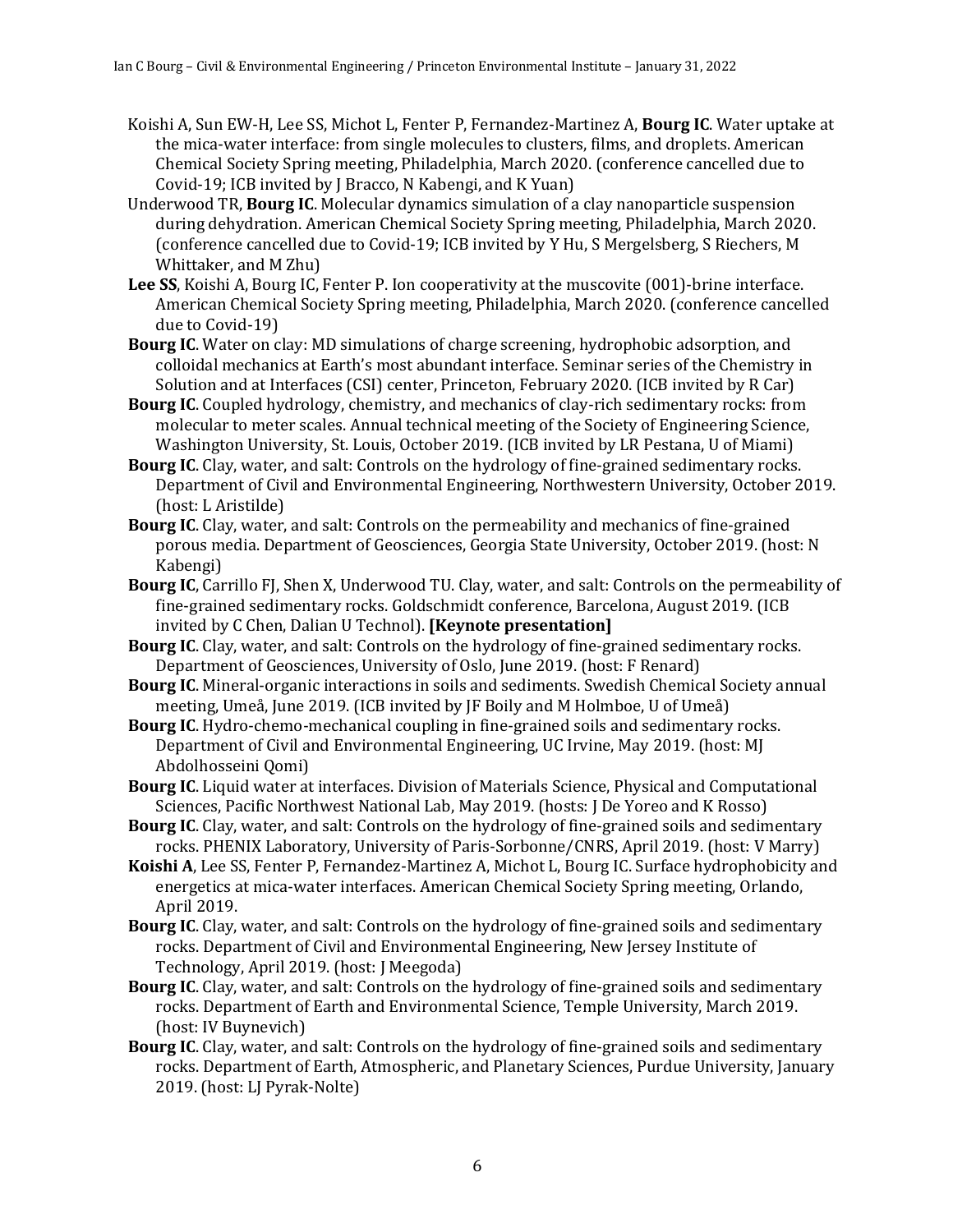- **Bourg IC.** Molecular basis of soil carbon protection by mineral surfaces. Soil Science Society of American annual meeting, San Diego, January 2019. (ICB invited by OW Duckworth, NC State University)
- **Bourg IC.** Clay, water, and salt: Controls on the hydrology of fine-grained soils and sedimentary rocks. Department of Civil, Environmental, and Ocean Engineering, Stevens Institute of Technology, October 2018. (host: V Prigiobbe)
- **Bourg IC**. Molecular basis of soil carbon protection by mineral surfaces. Goldschmidt conference, Boston, August 2018. (ICB invited by K Rosso, Pacific Northwest National Lab)
- Dazas B, Gilbert B, Zarzycki P, Bourg IC. Dielectric relaxation and static dielectric constant of confined aqueous solutions. Goldschmidt conference, Boston, August 2018.
- Lee SS, Koishi A, Bourg IC, Fenter P. Intrinsic complexity of ion adsorption structures at the muscovite (001)-brine interface. Goldschmidt conference, Boston, August 2018.
- **Bourg IC.** Impact of clay swelling on fluid flow in soils and sedimentary rocks. Soft Materials Coffee Hour, Department of Chemical and Biological Engineering, Princeton University, June 2018. (host: S Datta)
- **Bourg IC.** Fundamental controls on soil carbon storage. Clay Minerals Society (CMS) annual meeting, Urbana-Champaign, June 2018. (ICB invited by D Cole, Ohio State U)
- **Bourg IC**. Clay, water, and salt: Controls on the hydrology and mechanics of fine-grained soils and sedimentary rocks. Geodynamics seminar series, Lamont-Doherty Earth Observatory, May 2018. (hosts: C McCarthy and P Kelemen)
- Gadikota G, Dazas B, Rother G, Cheshire M, **Bourg IC**. Solubility of gases (CO<sub>2</sub>, CH<sub>4</sub>, noble gases) in nanoconfined water. American Chemical Society Spring meeting, New Orleans, March 2018. (ICB invited by J Kirkpatrick, Michigan State U)
- **Bourg IC**. Clay, water, and salt: Controls on the hydrology and mechanics of fine-grained soils and sedimentary rocks. Environmental Geology and Geochemistry seminar, Department of Geosciences, Princeton University, February 2018. (host: S Myneni)
- Lee SS, Bracco JN, Bourg IC, Stack AG, Fenter P. Hydration structure of solid-water interfaces. Telluride workshop on Clathrate Hydrates Fundamentals, Telluride, June 2017.
- **Bourg IC**, Lee SS, Fenter P, Tournassat C. Structure and energetics of the Stern layer at micawater interfaces. Mid-Atlantic Regional Meeting, American Chemical Society, Hershey, June 2017. (ICB invited by R Hinrichs, Drew U)
- **Gilbert B**, Pradeep P, Schuck JP, Sokaras D, Bourg IC, Tokunaga TK. Van der Waals wetting forces relevant to geologic carbon sequestration from inelastic X-ray scattering. American Chemical Society Spring meeting, San Francisco, April 2017.
- **Bourg IC**. How clay minerals control fluid flow in the subsurface. Pierce seminar series, Department of Civil and Environmental Engineering, Massachusetts Institute of Technology, December 2016. (host: R Juanes)
- Bourg IC, Tournassat C. Acid-base reactivity of smectite edge surfaces. American Chemical Society Fall meeting, Philadelphia, August 2016. (ICB invited by N Birkner, UC Merced)
- **Bourg IC**, Tinnacher RM, Holmboe M, Tournassat C. Water and ion diffusion in Na-smectite clay barriers. American Chemical Society Fall meeting, Philadelphia, August 2016. (ICB invited by E Elzinga, Rutgers U)
- Bourg IC. Water, ions, and clay: a molecular-scale view. Division of Energy and Environmental Systems, Hokkaido University, July 2016. (host: N Watanabe, Hokkaido U)
- Lammers LN, Bourg IC, Okumura M, Kolluri K, Sposito G, Machida M. MD simulations of Cs<sup>+</sup> adsorption on illite nanoparticles. Goldschmidt conference, Yokohama, June 2016. (ICB invited by SS Lee, Argonne National Lab)
- Lammers LN, **Bourg IC**, Okumura M, Kolluri K, Sposito G, Machida M. MD simulations of Cs<sup>+</sup> adsorption on illite nanoparticles. Clay Minerals Society annual meeting, Atlanta, June 2016. (ICB invited by J Greathouse, Sandia National Labs)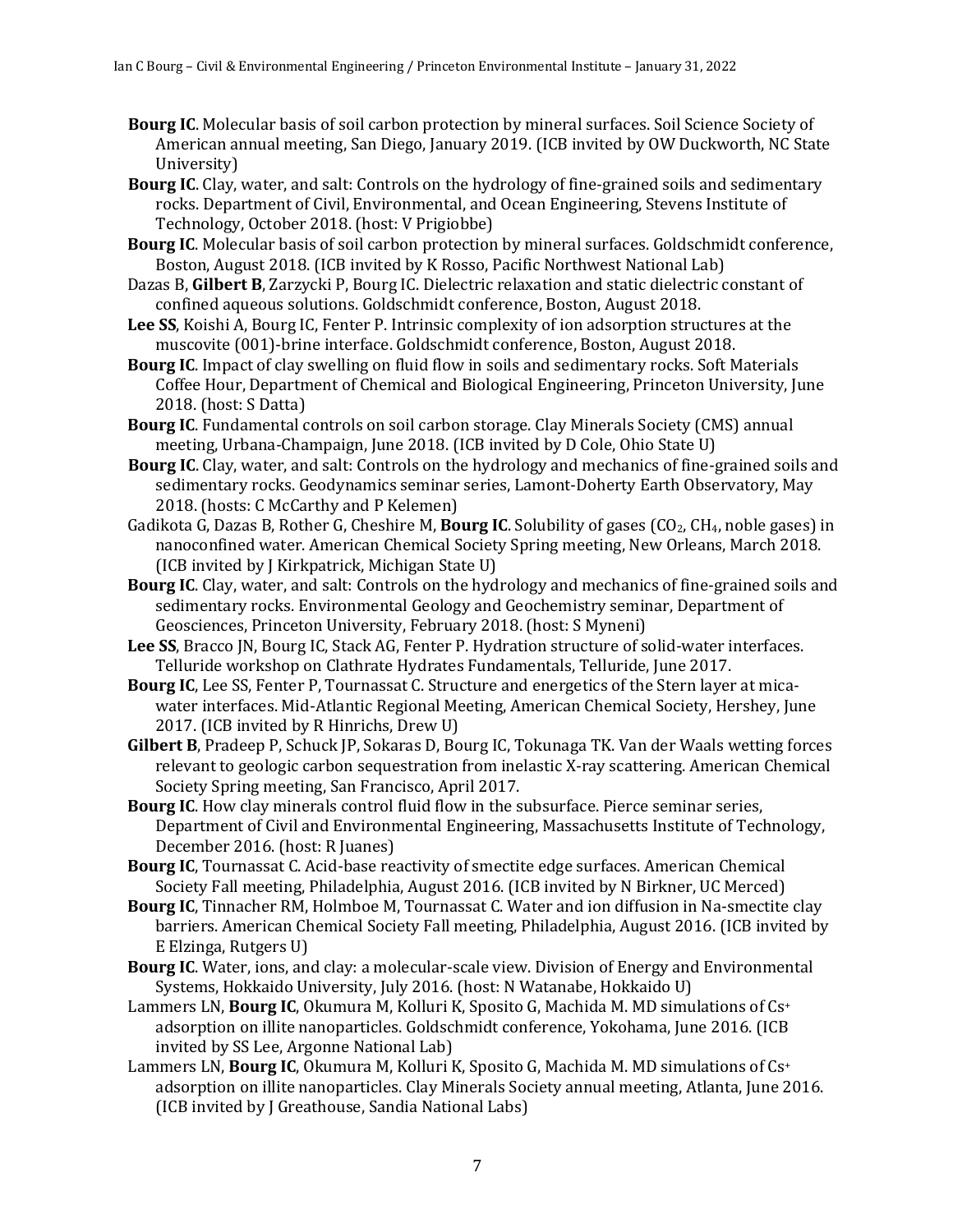- **Bourg IC.** Mineralogical controls on shale properties and low-carbon energy uses. Department of Energy, Environmental, and Chemical Engineering, Washington University in St. Louis, March 2016. (host: D Giammar)
- **Bourg IC.** MD simulations of Cs<sup>+</sup> adsorption on illite and mica. Department of Earth and Planetary Sciences, Washington University in St. Louis, March 2016. (host: J Catalano)
- **Bourg IC**, Lammers LN, Kolluri K, Okumura M, Sposito G, Machida M. Molecular dynamics simulations of cesium adsorption on illite. American Chemical Society Spring meeting, San Diego, March 2016. (ICB invited by Y Yang, U Nevada-Reno, and J Fein, U of Notre Dame)
- **DePaolo DJ**, Lammers LN, Watkins J, De Yoreo J, Bourg IC, Ryerson R, Hofmann AE. Isotopes and impurities as microprobes of the mineral surface dynamics of calcite growth. American Chemical Society Spring meeting, San Diego, March 2016.
- **Bourg IC**. Mineralogical controls on shale properties and low-carbon energy uses. Department of Geosciences, University of Delaware, February 2016. (host: N Sturchio)
- **Bourg IC**. Mineralogical controls on shale properties and low-carbon energy uses. Geodynamics seminar series, Lamont-Doherty Earth Observatory, February 2016. (host: N Zakharova)
- **Bourg IC**, Beckingham LE, DePaolo DJ. Sealing shales vs. brittle shales: A threshold in the properties and uses of fine-grained sedimentary rocks. American Geophysical Union Fall meeting, San Francisco, December 2015. (ICB invited by J Heath, Sandia National Labs)
- Bourg IC. Molecular basis of kinetic isotope effects. Goldschmidt conference, Prague, August 2015. (ICB invited by J Druhan, UIUC, and K Maher, Stanford U) [Keynote presentation]
- Bourg IC, Lee SS, Fenter P. Metal and water adsorption at mica-water interfaces. Goldschmidt conference, Prague, August 2015. (ICB invited by J Catalano, Washington U, A Stack, Oak Ridge National Lab, and JF Boily, Umeå U)
- **Bourg IC.** Adsorption and diffusion in silica nanopores. American Chemical Society Spring meeting, Denver, March 2015. (ICB invited by A Fernandez-Martinez, U of Grenoble, and A Stack, Oak Ridge National Lab)
- **Bourg IC**, Lee SS, Fenter P. Alkali metal adsorption at mica-water interfaces. American Chemical Society Spring meeting, Denver, March 2015. (ICB invited by SS Lee, Argonne National Lab, A Ilgen, Sandia National Labs, and S Mason, U Iowa)
- **Bourg IC.** Advection and diffusion in clayey media. Swedish Radioactive Waste Management agency (SKB), 32<sup>nd</sup> International Task Force GWFTS (modeling of GroundWater Flow and Transport of Solutes) meeting, Berkeley, December 2014. (ICB invited by U Mäder, U of Bern)
- Bourg IC, Holmboe M. Atomistic-level views of clay-water interfaces. Swedish Radioactive Waste Management agency (SKB), 32<sup>nd</sup> International Task Force GWFTS (modeling of GroundWater Flow and Transport of Solutes) meeting, Berkeley, December 2014. (ICB invited by S Finsterle, Lawrence Berkeley National Lab)
- **Bourg IC**, Tournassat C. MD simulations of cation adsorption at mica-water interfaces. Molecular Foundry users' meeting, Lawrence Berkeley National Laboratory, August 2014. (ICB invited by S Harris, Lawrence Berkeley National Lab)
- Bourg IC, Sposito G. Molecular simulations of water in clay mineral nanopores. American Chemical Society Fall meeting, San Francisco, August 2014.
- **Bourg IC**. The nanoscale basis of geologic carbon sequestration. Workshop on Characterization of Nanoporous Materials, Stanford University, August 2014. (ICB invited by J Wilcox, Stanford U)
- **Bourg IC**, Tournassat C. MD simulations of cation adsorption at mica-water interfaces. Clay Minerals Society annual meeting, College Station, May 2014. (ICB invited by X Liu, U of Cambridge, and A Kalinichev, Nantes School of Mines)
- **Bourg IC**, Tinnacher R, Davis JA, Holmboe M, Tournassat C. Water and ion diffusion in watersaturated Na-smectite at  $\rho_b = 0.75$  kg dm<sup>-3</sup>. Clay Minerals Society annual meeting, College Station, May 2014. (ICB invited by N Qafoku and J Neeway, Pacific Northwest National Lab)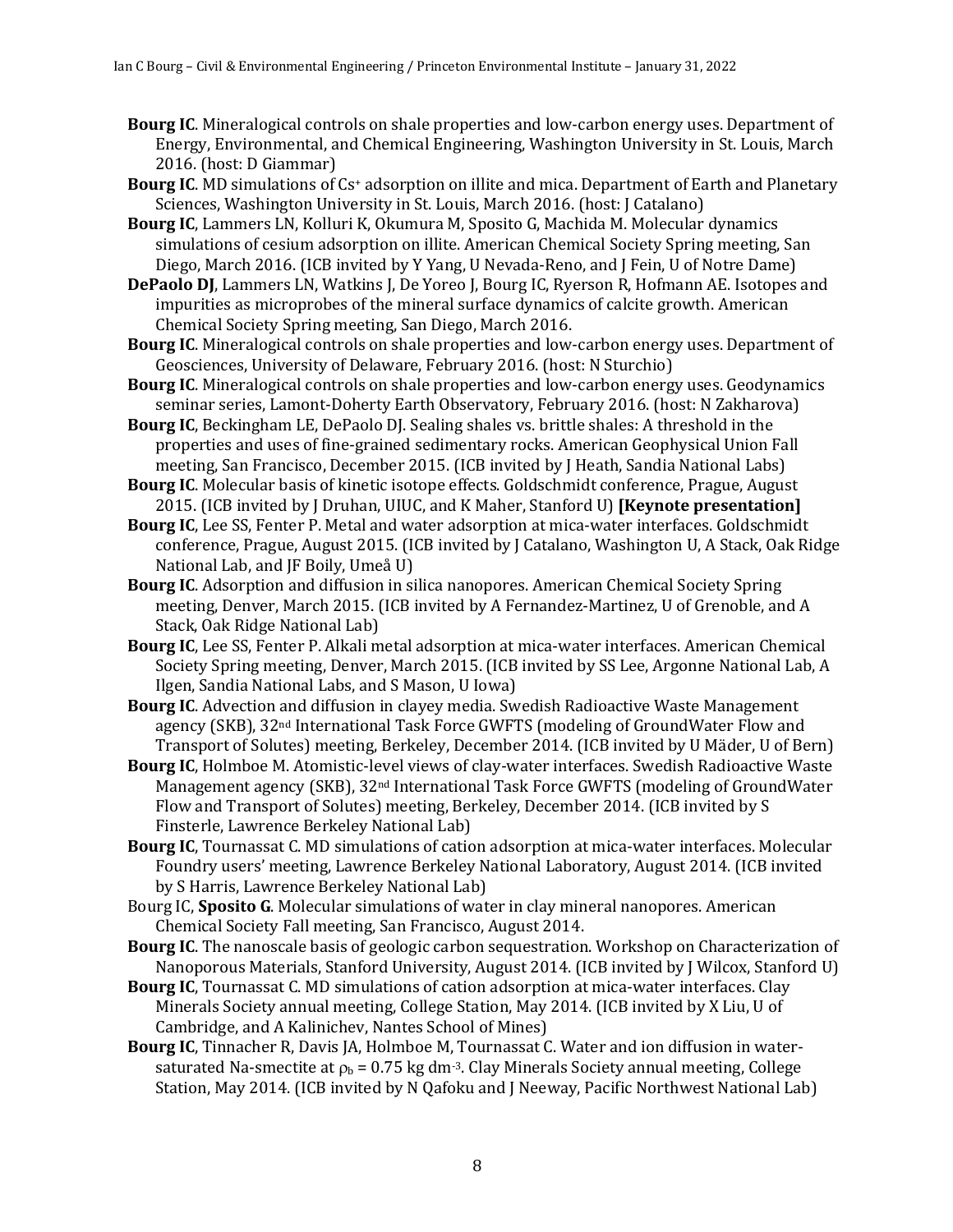- **Bourg IC.** Liquid water at interfaces: new insights from molecular scale studies. Department of Civil and Environmental Engineering, Princeton University, April 2014. (host: J Smith)
- **Bourg IC.** Liquid water at interfaces: new insights from molecular scale studies. Department of Earth and Environmental Sciences, Rensselaer Polytechnic Institute, March 2014. (host: F Spear)
- **Bourg IC.** Liquid water at interfaces: new insights from molecular scale studies. Center for Isotope Geochemistry seminar series, Department of Earth and Planetary Sciences, UC Berkeley, February 2014. (host: A Basu)
- **Bourg IC**, Hofmann AE, Sposito G, DePaolo DJ. Molecular-scale basis of kinetic isotope effects associated with diffusion and ligand exchange in liquid water. American Chemical Society Spring meeting, New Orleans, April 2013. (ICB invited by A Hofmann, Lawrence Berkeley National Lab, A Stack, Oak Ridge National Lab, L Criscenti, Sandia National Lab, and S Kerisit, Pacific Northwest National Lab)
- **Bourg IC**. The nanoscience of geologic CO<sub>2</sub> sequestration. Department of Geology, University of Illinois at Urbana-Champaign, November 2012. (host: T Johnson)
- **Bourg IC**. Water in the nanopores of clays, cement, and silica gels. International Seminar Series on Environmental Radioactivity, Division of Energy and Environmental Systems, Hokkaido University, November 2012. (host: T Kozaki)
- **Bourg IC**. Water and clay: MD simulations and their relevance to solute migration in argillaceous media. 5<sup>th</sup> International Meeting on Clays in Natural and Engineered Barriers for Radioactive Waste Confinement, Montpellier, October 2012. (ICB invited by B Rotenberg, U of Paris, and A Kalinichev, Nantes School of Mines) [Plenary keynote presentation]
- **Bourg IC**. The nanoscience of geologic CO<sub>2</sub> sequestration. Department of Civil and Environmental Engineering, University of Connecticut, September 2012. (host: A MacKay)
- **Bourg IC**. Nanoscale basis of CO<sub>2</sub>-brine multiphase flow and geochemistry in CO<sub>2</sub> storage repositories. Center for Frontiers of Subsurface Energy Security (CFSES), Sandia National Laboratories, June 2012. (host: R Cygan)
- **Bourg IC**. Nanoscale basis of CO<sub>2</sub>-brine multiphase flow and geochemistry in CO<sub>2</sub> storage repositories. Geophysical Laboratory, Carnegie Institute in Washington, DC, June 2012. (host: T Strobel)
- **Bourg IC**, Sposito G. MD simulations of the electrical double layer on smectite clay surfaces. APS workshop on Metal Ion Adsorption at Interfaces, APS/CNM/EMC users' meeting, Argonne National Laboratory, May 2012. (ICB invited by P Fenter, Argonne National Lab)
- **Bourg IC**. Nanoscale CO<sub>2</sub>-brine-mineral interactions in carbon dioxide storage repositories. Young Engineers + Scientists Symposium, Berkeley, March 2012. (ICB invited by T Deschamps, French Consulate in San Francisco)
- **Bourg IC**. Nanopore processes in sealing caprocks of carbon dioxide storage repositories. Symposium on Application of Nano-geosciences in Petroleum Engineering, Kyoto University, December 2011. (hosts: Y Liang and T Matsuoka)
- Bourg IC. Water, ions and clay minerals. Energy and Environmental Systems seminar series, Hokkaido University, December 2011. (host: T Kozaki)
- **Bourg IC**. Molecular dynamics simulations of the electrical double layer on smectite clay surfaces. Goldschmidt conference, Prague, August 2011. (ICB invited by C Steefel, Lawrence Berkeley National Lab)
- **Bourg IC**. Nanoscale views of water and solutes in low-permeability porous media. Department of Civil and Environmental Engineering, Pennsylvania State University, February 2011. (host: W Burgos)
- **Bourg IC**. Kinetic isotope fractionation during diffusion in water. US DOE workshop on the Chemistry of Novel Isotope Effects in the Geosciences, San Francisco, December 2010. (ICB invited by J Eiler, CalTech)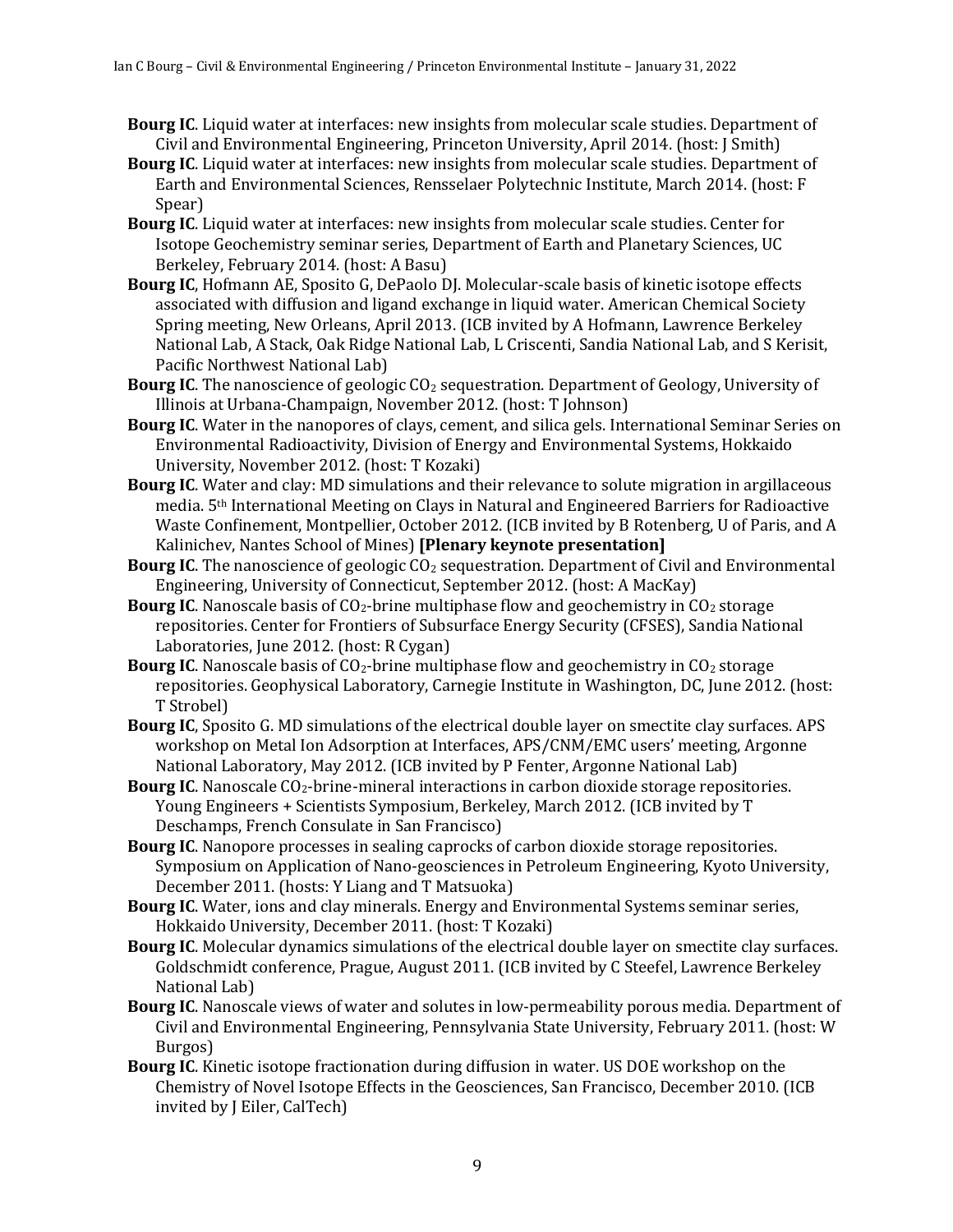- **Bourg IC**. Minerals, brines, and CO<sub>2</sub>: molecular modeling and carbon storage. Berkeley Seismology Lab seminar series, Department of Earth and Planetary Sciences, UC Berkeley, October 2010. (host: B Romanowicz)
- **Bourg IC**. Molecular dynamics modeling in isotope geochemistry. Center for Isotope Geochemistry seminar series, Department of Earth and Planetary Sciences, UC Berkeley, April 2010. (host: B Peterson)
- **Bourg IC.** Molecular modeling: applications to geochemistry and hydrology. Ecosystem Sciences seminar series, Department of Environmental Sciences, Policy, and Management, UC Berkeley, March 2010. (host: M Kelly)
- **Bourg IC**. Molecular modeling: applications to geochemistry and hydrology. Geochemistry Department, Lawrence Berkeley National Laboratory, August 2009. (host: C Steefel)
- **Bourg IC**, Sposito G., Refson K, Richter F. Diffusion near clay surfaces: Bridging the nanopore and continuum scales. American Chemical Society Spring meeting, Salt Lake City, March 2009. (ICB invited by B Bickmore, Brigham Young U)
- **Bourg IC**. Cations and clay minerals: New insights from molecular- and pore-scale studies. Department of Civil and Environmental Engineering, Massachusetts Institute of Technology, March 2008. (host: R Juanes)
- **Bourg IC**. Cations and clay minerals: New insights from molecular- and pore-scale studies. Department of Geology, Federal Polytechnic Institute of Zurich (ETHZ), January 2008. (host: S Löw)
- **Bourg IC**, Sposito G. Kinetic isotope fractionation during the diffusion of solutes in liquid water. DOE Workshop on Molecular Dynamics and Structure of Geofluids, Berkeley, December 2007. (ICB invited by L Stixrude, U Michigan)
- **Bourg IC**. Modeling montmorillonite acid-base titration. European Union workshop on Surface Reactions & Electrical Interfacial Layer, Opatija, October 2007. (ICB invited by J Lützenkirchen, Karlsruhe Inst Technol)
- **Bourg IC**, Sposito G. Molecular diffusion in water and smectite nanopores. LGIT-ILL workshop on Neutron Scattering and Molecular Dynamics in Environmental Sciences, University of Grenoble, January 2007. (ICB invited by L Charlet, U Grenoble)
- **Bourg IC**, Sposito G, Bourg ACM. Diffusion of water and sodium in water-saturated Na-bentonite. International Workshop on Waste Management, Hokkaido University, August 2005. (host: T Kozaki)
- **Bourg IC**, Sposito G, Bourg ACM. Diffusion of water and sodium in water-saturated Na-bentonite. International Clay Conference, Tokyo, August 2005. (ICB invited by T Kozaki, Hokkaido U)
- **CONTRIBUTED PAPERS AT SCIENTIFIC MEETINGS** (presenting author in bold) Willemsen JAR, **Bourg IC**. Adsorption of phthalate esters and perfluorinated alkyl substances (PFAS) on organic-coated smectite clay. AGU Fall meeting, New Orleans, December 2021.
	- Sun EWH, **Bourg IC**. Molecular dynamics simulations of silica wettability by water versus CO2 in the presence of organic matter. AGU Fall meeting, New Orleans, December 2021.
	- Agles A, Bourg IC. Replica exchange molecular dynamics (REMD) simulations to uncover the molecular architecture of the biofilm matrix. AGU Fall meeting, New Orleans, December 2021.
	- **Carrillo FJ**, Bourg IC. Simulation and machine learning prediction of clogging processes in porous media. AGU Fall meeting, New Orleans, December 2021.
	- Li X, Bourg IC. Molecular dynamics simulations of liquid water microphysics in nano-aerosol droplets. AGU Fall meeting, New Orleans, December 2021.
	- **Shen X**, Bourg IC. Coarse-grained simulation prediction of microstructure and mechanics in claywater mixtures. AGU Fall meeting, New Orleans, December 2021.
	- **Yang JQ**, Zhang X, Bourg IC, Stone H. 4D imaging reveals mechanisms of clay-carbon protection and release. AGU Fall meeting, New Orleans, December 2021.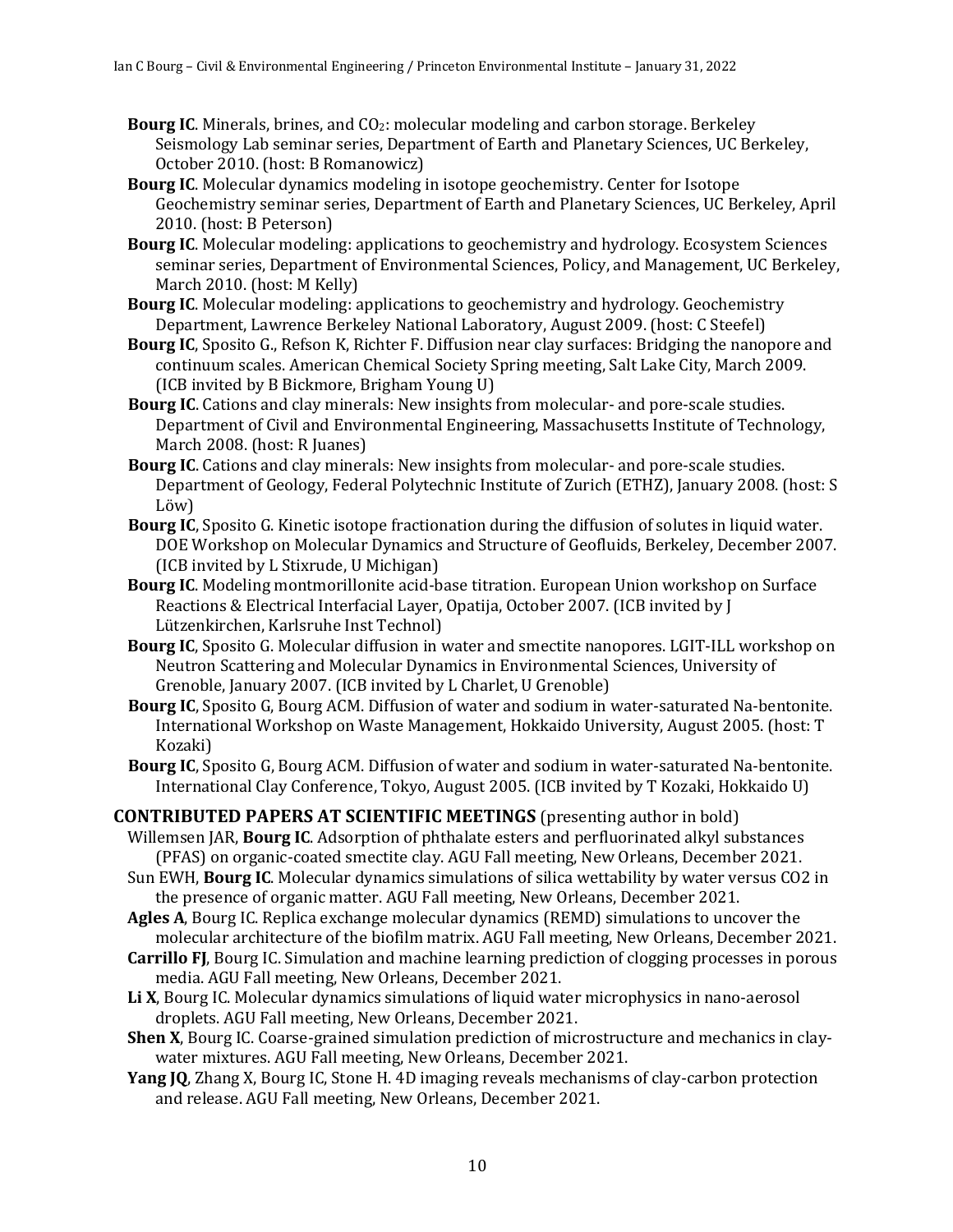- **Reina CA,** Wild B, Cama J, Bourg IC. Mineral weathering and nutrient cycling at the early stages of soil development. Goldschmidt conference, July 2021. (virtual meeting due to Covid-19)
- **Shen X**, Bourg IC. Coarse-grained simulation of chemo-mechanical coupling in swelling clay. Goldschmidt conference, July 2021. (virtual meeting due to Covid-19)
- **Sun EWH**, Bourg IC. Molecular dynamics simulations of mineral surface wettability in the presence of carbon dioxide and organics. Goldschmidt conference, July 2021. (virtual meeting due to Covid-19)
- **Wild B**, White CE, Bourg IC. Molecular dynamics simulation of water and ion permeation across silica nanopores in the context of silicate weathering. Goldschmidt conference, July 2021. (virtual meeting due to Covid-19)
- **Zhariyeva Z**, Fernandez-Martinez A, Van Driessche A, Cuello G, Claret F, Bourg IC. The structure of water in calcium-silicate-hydrates studied by neutron diffraction with isotopic substitution. ERICA-CASH II conference, Heidelburg, January 2021. (virtual meeting due to Covid-19)
- **Carrillo FJ**, Bourg IC. Multiphase flow modelling in multiscale deformable porous media: An open-sources micro-continuum approach. Computational Methods in Water Resources (CMWR) conference, December 2020. (virtual meeting due to Covid-19)
- **Shen X**, Bourg IC. Free energy of aggregation of charged colloids (smectite clay) in liquid water from molecular dynamics simulations. Clay Minerals Society (CMS) annual meeting, Richland, October 2020. (virtual meeting due to Covid-19)
- **Yang JQ**, Zhang X, Bourg IC, Stone HA. 4D imaging reveals mechanisms of clay-carbon protection and release. Clay Minerals Society (CMS) annual meeting, October 2020. (virtual meeting due to Covid-19)
- **Carrillo FJ**, Bourg IC. Multiphase flow modelling in multiscale deformable porous media: An open-sources micro-continuum approach. AGU Fall meeting, December 2020. (virtual meeting due to Covid-19)
- **Bourg IC**. Interaction of organic molecules with smectite clay minerals: A review. Goldschmidt conference, June 2020. (virtual meeting due to Covid-19)
- **Shen X**, Bourg IC. Free energy of aggregation of charged colloids (smectite clay) in liquid water from molecular dynamics simulations. Goldschmidt conference, June 2020. (virtual meeting due to Covid-19)
- **Sun EWH**, Bourg IC. Wettability of mineral surfaces by water and carbon dioxide. Goldschmidt conference, June 2020. (virtual meeting due to Covid-19)
- **Underwood TR**, Bourg IC. Molecular dynamics simulations of diffusion in the clay matrix. Goldschmidt conference, June 2020. (virtual meeting due to Covid-19)
- **Wild B**, White CE, Bourg IC. Multiscale investigation of fluid-silicate interfaces and their control on dissolution kinetics. Goldschmidt conference, June 2020. (virtual meeting due to Covid-19)
- **Willemsen JAR**, Bourg IC. Metadynamics based molecular dynamics simulation of the adsorption of per- and polyfluoroalkyl substances on smectite clay surfaces. Goldschmidt conference, June 2020. (virtual meeting due to Covid-19)
- **Yang JQ**, Bourg IC, Zhang X, Stone H. 4D imaging of clay reveals soil carbon dynamics. Goldschmidt conference, June 2020. (virtual meeting due to Covid-19)
- **Soulaine C**, Carrillo FJ, Bourg IC. A (real) multi-scale solver for two-phase flow: a microcontinuum approach. Interpore conference, Qingdao, May 2020. (conference cancelled due to Covid-19)
- **Shen X**, Bourg IC. Free energy of interaction of two smectite clay nanoparticles in liquid water. American Chemical Society Spring meeting, Philadelphia, March 2020. (conference cancelled due to Covid-19)
- **Underwood TR**, Coward E, Ohno T, Sparks DL, Bourg IC. Molecular simulations of soil organic matter at the goethite-water interface. American Chemical Society Spring meeting, Philadelphia, March 2020. (conference cancelled due to Covid-19)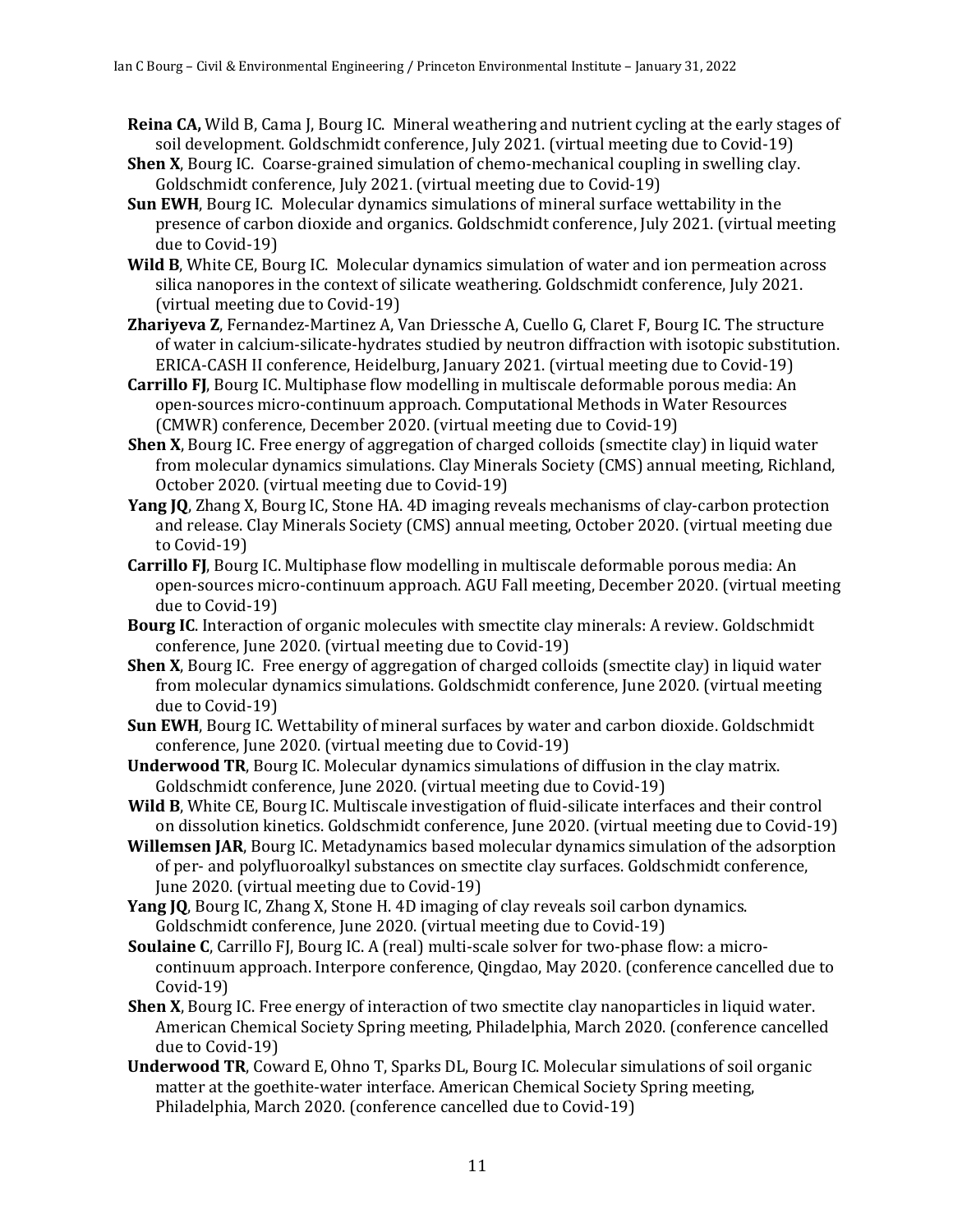- **Wild B**, White CE, Bourg IC. Control of the macroscopic dissolution rates of silicate materials by nanoporous interfacial layers. American Chemical Society Spring meeting, Philadelphia, March 2020. (conference cancelled due to Covid-19)
- **Willemsen JAR**, Bourg IC. Molecular dynamics simulation of the adsorption of per- and polyfluoroalkyl substances on smectite clay surfaces. American Chemical Society Spring meeting, Philadelphia, March 2020. (conference cancelled due to Covid-19)
- Li X, Bourg IC. How secondary organic aerosol affects precipitation and radiative forcing. AGU Fall meeting, San Francisco, December 2019.
- Lee SS, Bracco JN, Bourg IC, Stack AG, Fenter P. Hydration structure at mineral-water interfaces. American Chemical Society Fall meeting, San Diego, August 2019.
- Koishi A, Lee SS, Fenter P, Fernandez-Martinez A, Michot LJ, Sun EWH, Bourg IC. Surface hydrophobicity and energetics at mica-water interfaces. Goldschmidt conference, Barcelona, August 2019.
- **Shen X**, Bourg IC. Free energy of interaction of two smectite clay nanoparticles in liquid water. Goldschmidt conference, Barcelona, August 2019.
- **Sun EWH**, Bourg IC. Molecular dynamics simulation of mica wetting by water and organics. Goldschmidt conference, Barcelona, August 2019.
- **Underwood TR**, Bourg IC. Molecular dynamics simulations of nanoconfined water in the clay matrix. Goldschmidt conference, Barcelona, August 2019.
- Wild B, Koishi A, Fernandez-Martinez A, Daval D, White CE, Bourg IC Control of silicate-fluid interactions by nanoporous interfacial systems. Goldschmidt conference, Barcelona, August 2019.
- **Willemsen JAR**, Bourg IC. Metadynamics based molecular dynamics simulation and experimental study of the adsorption of per- and polyfluoroalkyl substances on smectite clay surfaces. Goldschmidt conference, Barcelona, August 2019.
- **Bourg IC**. Mineral-organic interactions in soils and sediments. US DOE, Office of Basic Energy Sciences, Geosciences Program PI meeting, Washington DC, August 2019.
- **Bourg IC**, Carrillo FJ, Shen X, Underwood T. Coupled hydrology, chemistry, and mechanics of finegrained soils and sedimentary rocks. Euroclay 2019 quadrennial meeting, Paris, July 2019.
- Fernandez-Martinez A, Wallace AF, Tao J, Bourg IC, Johnson MR, Cuello GJ, Charlet L. Curvatureinduced hydrophobicity at imogolite-water interfaces: 'The nanotube effect'. Euroclay 2019 quadrennial meeting, Paris, July 2019.
- Koishi A, Lee SS, Fenter P, Fernandez-Martinez A, Michot L, Bourg IC. Surface hydrophobicity and energetics at mica-water interfaces. Euroclay 2019 quadrennial meeting, Paris, July 2019.
- **Shen X**, Bourg IC. Free energy of interaction of two smectite clay nanoparticles in liquid water. Euroclay 2019 quadrennial meeting, Paris, July 2019.
- **Underwood TR**, Bourg IC. Properties of clay-rich fine-grained sedimentary rocks from large scale molecular dynamics simulations. Euroclay 2019 quadrennial meeting, Paris, July 2019.
- **Willemsen JAR**, Myneni S, Bourg IC. Adsorption of phthalate esters on smectite clay surfaces: A molecular dynamics simulation and experimental study. Euroclay 2019 quadrennial meeting, Paris, July 2019.
- **Bourg IC**, Carrillo FJ, Shen X, Underwood TR. Chemo-mechanical coupling in fine-grained soils and sedimentary rocks. European Association of Geoscientists and Engineers shale workshop, Bordeaux, April 2019.
- Nomura M, Bourg IC. Molecular dynamics simulations of semi-volatile organic aerosol particles containing water, black carbon, and  $\alpha$ -pinene secondary organic compounds. European Geosciences Union general assembly, Vienna, April 2019.
- **Carrillo FJ**, Bourg IC. A multiphase Darcy-Brinkman-Biot approach towards modeling hydrology and mechanics of deformable porous media: model derivation and application to fine-grained and fractured porous media. Interpore Conference, Valencia, May 2019.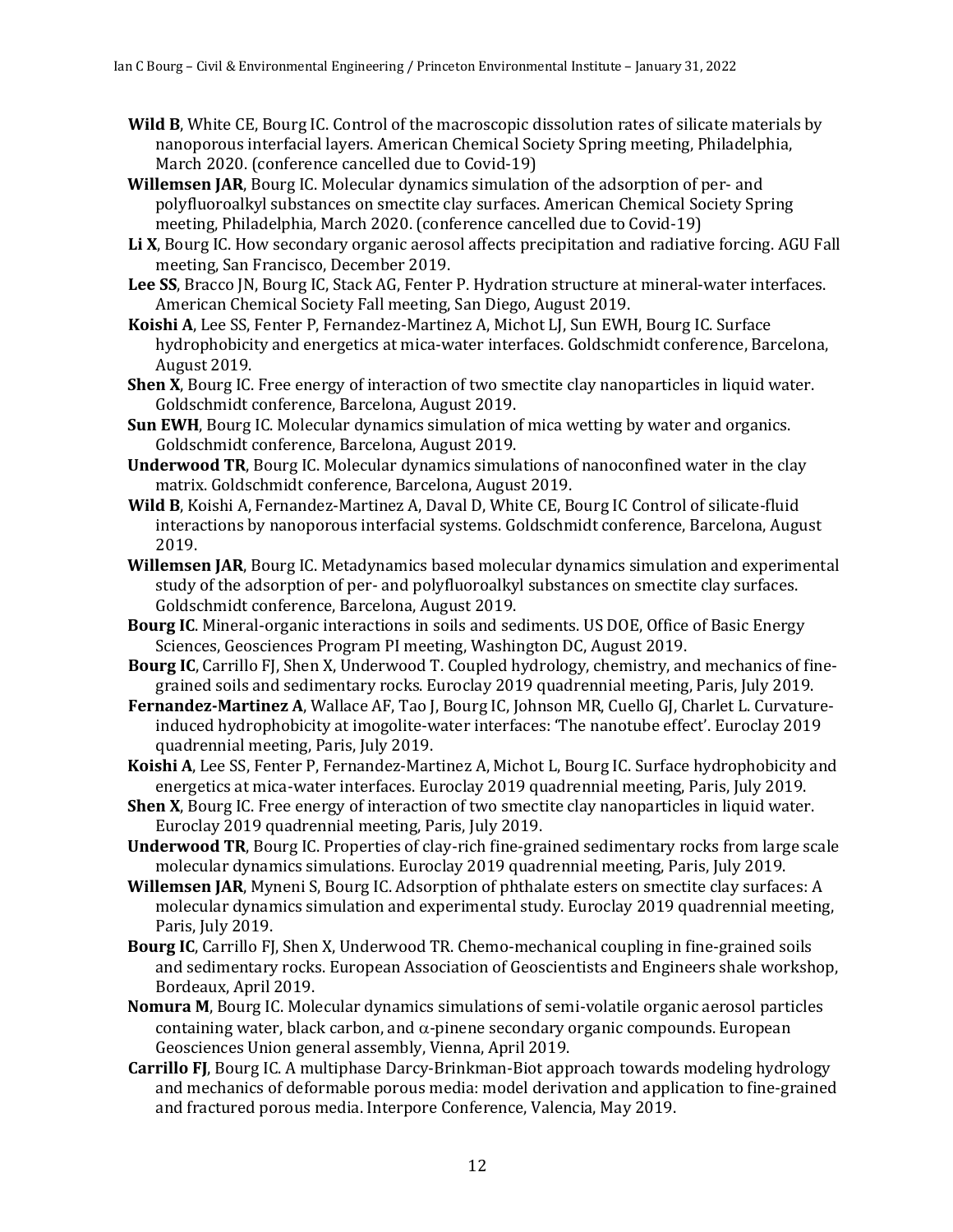- **Bourg IC**. Clay, water, and salt: Controls on the permeability of fine-grained sedimentary rocks. Workshop on Transport in Disordered Environments, Princeton Center for Theoretical Studies, Princeton, January 2019.
- **Bourg IC**. Clay, water, and salt: Controls on the permeability of fine-grained sedimentary rocks. American Geophysical Union fall meeting, Washington DC, December 2018.
- **Carrillo FJ**, Bourg IC. A multi-scale computational fluid dynamics approach for simulating multiphase flow in deformable porous media. American Geophysical Union fall meeting, Washington DC, December 2018.
- **Nomura M**, Bourg IC. Molecular dynamics (MD) simulations of black carbon and  $\alpha$ -pinene secondary organic aerosol at the air-water interface. American Geophysical Union fall meeting, Washington DC, December 2018.
- **Shen X**, Bourg IC. Free energy of interaction of two smectite clay nanoparticles in liquid water. American Geophysical Union fall meeting, Washington DC, December 2018.
- **Sun EWH**, Bourg IC. Molecular dynamics simulation prediction of quartz wetting by water and supercritical  $CO<sub>2</sub>$  and the potential impact of organic residues. American Geophysical Union fall meeting, Washington DC, December 2018.
- **Underwood TR**, Bourg IC. Transport properties of clay-rich fine-grained sedimentary rocks from large scale molecular dynamics simulations. American Geophysical Union fall meeting, Washington DC, December 2018.
- **Wild B**, White CE, Bourg IC. Impact of pore-scale processes on silicate dissolution kinetics. American Geophysical Union fall meeting, Washington DC, December 2018.
- **Willemsen J**, Myneni S, Bourg IC. Molecular dynamics simulation and experimental study of the adsorption of phthalate esters on smectite clay surfaces. American Geophysical Union fall meeting, Washington DC, December 2018.
- **Bourg IC.** HCM coupling in fine-grained sedimentary media. Symposium on Energy Geotechnics, Lausanne, September 2018.
- **Carrillo FJ**, Bourg IC. Hydro-chemo-mechanically coupled computational fluid and solid dynamics in deformable porous media. Goldschmidt conference, Boston, August 2018.
- **Koishi A,** Lee SS, Fenter P, Fernandez-Martinez A, Michot L, Bourg IC. Surface hydrophobicity and properties of interfacial water. Goldschmidt conference, Boston, August 2018.
- **Shen X**, Bourg IC. Free energy of interaction of two smectite clay nanoparticles in liquid water. Goldschmidt conference, Boston, August 2018.
- **Sun EWH**, Bourg IC. Molecular dynamics simulation prediction of quartz wetting by water and supercritical CO<sub>2</sub>. Goldschmidt conference, Boston, August 2018.
- **Underwood TR**, Bourg IC. Emergent properties of clay: Molecular dynamics simulations of nanoconfined water in the clay matrix. Goldschmidt conference, Boston, August 2018.
- **Willemsen J**, Myneni S, Bourg IC. Metadynamics based molecular dynamics simulation and experimental study of the adsorption of phthalate esters on smectite clay surfaces. Goldschmidt conference, Boston, August 2018.
- Underwood T, **Bourg IC**. Molecular dynamics simulations of water-saturated Na-smectite clay during one-dimensional consolidation. US DOE, Office of Basic Energy Sciences, Geosciences Program PI meeting, Washington DC, August 2018.
- Dazas B, Colla C, Prus M, Kedra-Krolik K, Zarzycki P, Li A, Castro RHR, Bourg IC, Gilbert B. The dynamics of confined aqueous solutions. US DOE, Office of Basic Energy Sciences, Geosciences Program PI meeting, Washington DC, August 2018.
- **Bourg IC**, Lee SS, Fenter P. The Stern layer at mica-water interfaces. Gordon Research Conference on Water and Aqueous Solutions, Holderness, July 2018.
- **Underwood TR**, Bourg IC. Interfacial water in the clay matrix A molecular dynamics study. Gordon Research Conference on Water and Aqueous Solutions, Holderness, July 2018.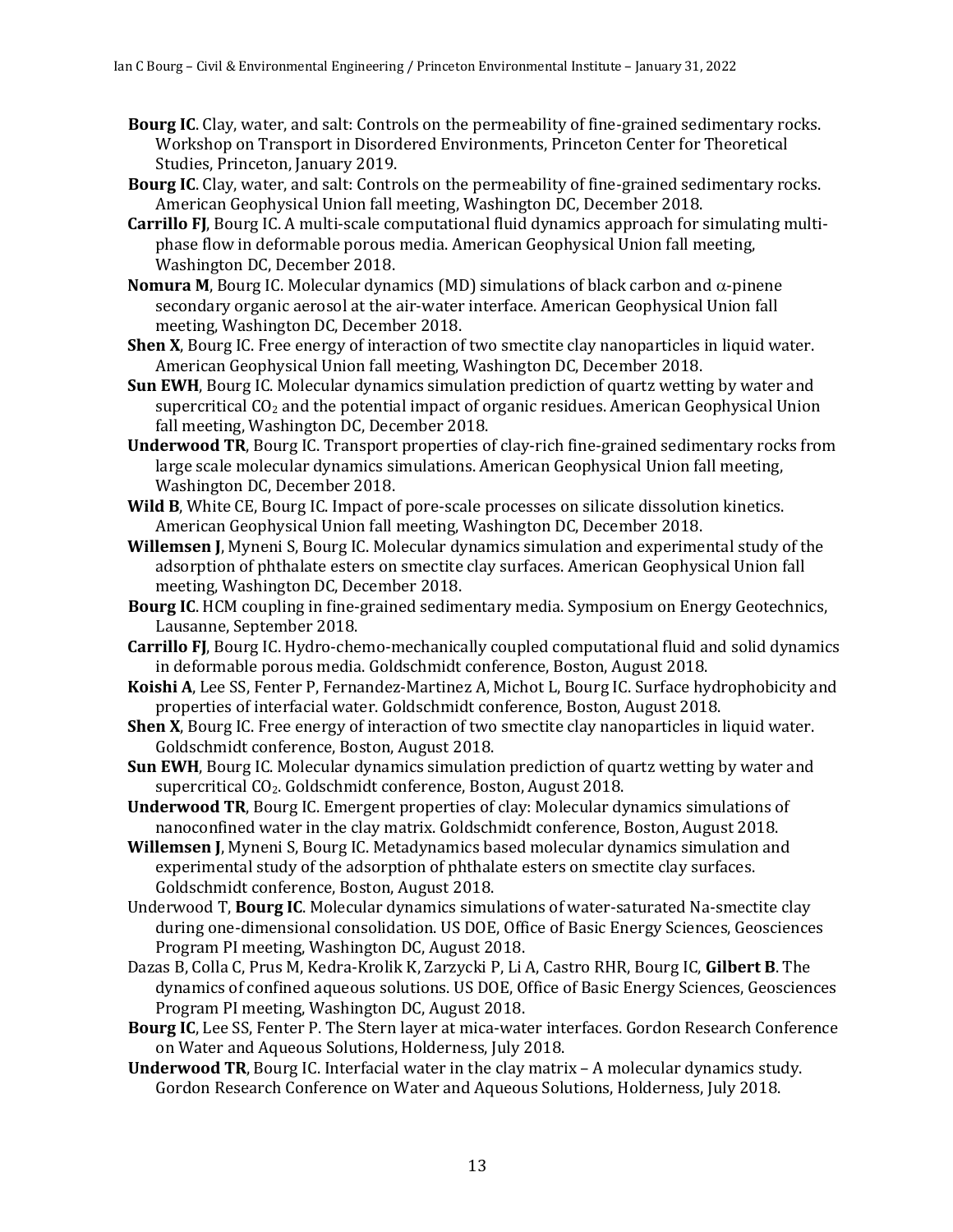- **Koishi A,** Lee SS, Fenter P, Fernandez-Martinez A, Michot L, Bourg IC. Effect of fluorine substitution in phlogopite mica on surface hydrophobicity and properties of interfacial water. Gordon Research Conference on Water and Aqueous Solutions, Holderness, July 2018.
- **Carrillo FJ**, Bourg IC. A framework toward modeling hydro-chemo-mechanical couplings in deformable porous media. Gordon Research Conference on Flow and Transport in Permeable Media, Newry, July 2018.
- **Underwood TR**, Bourg IC. Properties of fine-grained clay-rich sedimentary rocks. Gordon Research Conference on Flow and Transport in Permeable Media, Newry, July 2018.
- **Bourg IC**. Clay, water, and salt: Controls on water flow in fine-grained sedimentary rocks. Computational Methods in Water Resources (CMWR) conference, Saint-Malo, June 2018.
- **Carrillo FJ**, Bourg IC. Coupled solid-fluid dynamics in heterogeneous porous media. Computational Methods in Water Resources (CMWR) conference, Saint-Malo, June 2018.
- **Underwood TR**, Bourg IC. Properties of fine-grained clay-rich sedimentary rocks from large scale molecular dynamics simulations. Computational Methods in Water Resources (CMWR) conference, Saint-Malo, June 2018.
- **Bourg IC.** Fundamental controls on soil carbon storage. Carbon Mitigation Initiative (CMI) annual meeting, London, April 2018.
- Lee SS, Bracco JN, Bourg IC, Stack AG, Fenter P. Hydration structure of mineral-water interfaces. American Chemical Society Spring meeting, New Orleans, March 2018.
- Rother G, Cole D, Bourg IC, Cheshire M, Vlcek L. Gas and supercritical fluid adsorption at mineral surfaces, in narrow pores, and to swelling clays: Impacts of hydration and fluid identity. American Chemical Society Spring meeting, New Orleans, March 2018.
- **Shen X**, Bourg IC. Free energy of interaction of two smectite clay nanoparticles in liquid water. American Chemical Society Spring meeting, New Orleans, March 2018.
- **Sun EWH**, Bourg IC. Impact of small organic molecules on the wettability of quartz by brine versus  $CO<sub>2</sub>$ . American Chemical Society Spring meeting, New Orleans, March 2018.
- **Underwood TR**, Bourg IC. Properties of clay-rich fine-grained sedimentary rocks from large-scale molecular dynamics simulations. American Chemical Society Spring meeting, New Orleans, March 2018.
- **Willemsen J,** Myneni S, Bourg IC. Metadynamics based molecular dynamics simulation and experimental study of the adsorption of phthalate esters on smectite clay surfaces. American Chemical Society Spring meeting, New Orleans, March 2018.
- **Bourg IC**. Nanoscale controls on soil carbon storage. Carbon Mitigation Initiative seminar series, Princeton Environmental Institute, Princeton University, November 2017.
- **Bourg IC**. Clay, water, and salt: Controls on the permeability of fine-grained sedimentary rocks. 7<sup>th</sup> International Meeting on Clays in Natural and Engineered Barriers for Radioactive Waste Confinement, Davos, September 2017. [Abstract graphic on the cover page of the **conference booklet]**
- **Bourg IC**. Clay, water, and salt: Controls on the permeability of fine-grained sedimentary rocks. Goldschmidt conference, Paris, August 2017.
- **Willemsen J**, Bourg IC. Molecular dynamics simulation and experimental study of the adsorption of phthalate esters on clay surfaces. Goldschmidt conference, Paris, August 2017.
- Bourg IC, Lee SS, Fenter P, Tournassat C. Stern layer structure and energetics at mica-water interfaces. US DOE, Office of Basic Energy Sciences, Geosciences Program PI meeting, Washington DC, August 2017.
- Gadikota G, Dazas B, Rother G, Cheshire M, Bourg IC. Solubility of gases in clay interlayer nanopore water. EFRC PI meeting, US Department of Energy, Washington DC, July 2017.
- Amaral V, Dazas B, Bourg IC. Cesium adsorption on illite: Characterizing the slow adsorption sites. American Chemical Society Spring meeting, San Francisco, April 2017. **[Talk given by a** senior thesis student]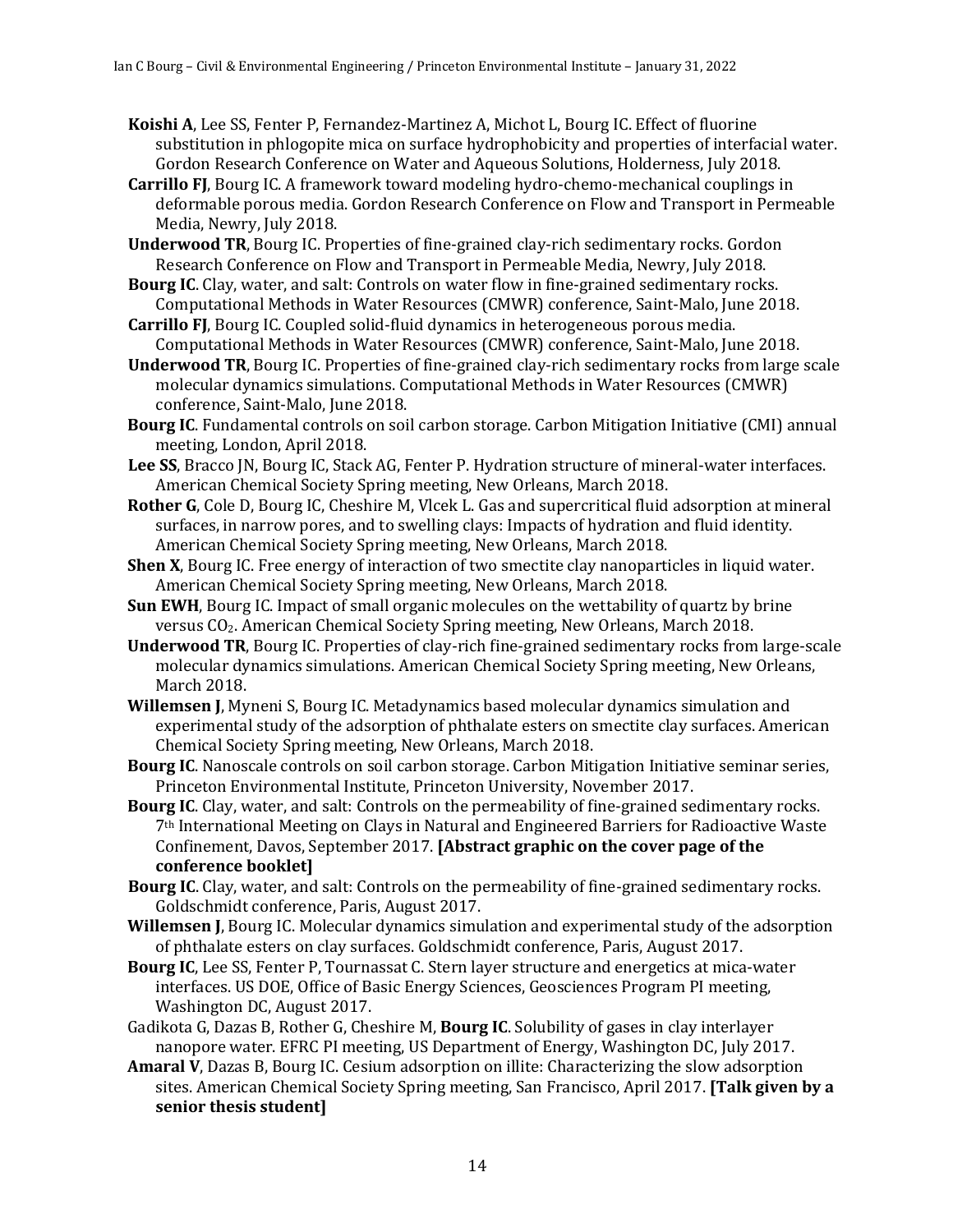- **Gadikota G**, Dazas B, Bourg IC. Molecular dynamics simulation prediction of the solubility of gases (CO<sub>2</sub>, CH<sub>4</sub>, H<sub>2</sub>, noble gases) in nano-confined water. American Chemical Society Spring meeting, San Francisco, April 2017.
- **Willemsen J**, Myneni S, Bourg IC. Molecular dynamics simulation and experimental study of the adsorption of phthalate esters on clay surfaces. American Chemical Society Spring meeting, San Francisco, April 2017.
- Gadikota G, Dazas B, **Bourg IC**. Adsorption of dissolved gases (CH<sub>4</sub>, CO<sub>2</sub>, H<sub>2</sub>, noble gases) by watersaturated smectite clay minerals. American Geophysical Union Fall meeting, San Francisco, December 2016.
- **Kulasinski K**, Bourg IC, Lammers LN. Investigation of frayed edge site formation in high structural charge clay minerals by molecular dynamics simulation. American Geophysical Union Fall meeting, San Francisco, December 2016.
- **Bourg IC**. Sealing shales vs. brittle shales: A threshold in the properties and uses of fine-grained sedimentary rocks. Materials Research Society annual meeting, Boston, November 2016.
- Lammers LN, **Bourg IC**, Okumura M, Kolluri K, Sposito G, Machida M. MD simulations of Cs<sup>+</sup> adsorption on illite nanoparticles. Materials Research Society annual meeting, Boston, November 2016.
- **Gadikota G**, Dazas B, Bourg IC. Molecular dynamics simulations of clay-water-gas interactions for sustainable energy and environment. American Chemical Society Fall meeting, Philadelphia, August 2016.
- **Bourg IC.** Permeability and mechanics of shale and mudstone. Gordon Research Conference on Flow and Transport in Permeable Media, Barcelona, August 2016.
- Gilbert B, Tester C, Comolli L, Dazas B, Chagneau A, Zarzycki P, Tournassat C, Bourg IC, Steefel C, Banfield J. Confined water in smectite. US DOE, Office of Basic Energy Sciences, Geosciences Program PI meeting, Washington DC, August 2016.
- **Holmboe M**, Bourg IC, Tournassat C. Anion exclusion in hydrated clay nanopores studied by molecular dynamics simulation. American Chemical Society Fall meeting, Philadelphia, August 2016.
- **Lee SS**, Bourg IC, Fenter P. Distribution of monovalent cations adsorbed at the muscovite  $(001)$  water interface: Comparison between X-ray reflectivity and molecular dynamics simulations. American Chemical Society Fall meeting, Philadelphia, August 2016.
- **Lee SS**, Bourg IC, Fenter P. Understanding cation adsorption on mica using X-ray reflectivity and molecular dynamics simulations. Goldschmidt conference, Yokohama, June 2016.
- Dazas B, Gilbert B, Bourg IC. Broadband dielectric spectroscopy study of smectites, collation of simulations and experiments. Goldschmidt conference, Yokohama, June 2016.
- **Bourg IC**. The permeability of fine-grained sedimentary rocks. Clay Minerals Society annual meeting, Atlanta, June 2016.
- Bourg IC. Mineralogical controls on shale permeability. Carbon Mitigation Initiative (CMI) annual meeting, London, April 2016.
- Bourg IC, Beckingham LE, DePaolo DJ, Swift AM, Cole DR. From fine-grained rocks to low-carbon energy. EFRC PI meeting, US Department of Energy, Washington DC, October 2015.
- **Tournassat C**, Bourg IC, Steefel CI. Breakdown of the modified Gouy-Chapman model for clay surfaces in equilibrium with a CaCl<sub>2</sub> electrolyte: a molecular dynamics study. 6<sup>th</sup> International Meeting on Clays in Natural and Engineered Barriers for Radioactive Waste Confinement, Brussels, March 2015.
- Tinnacher R, Holmboe M, Tournassat C, **Bourg IC**, Davis JA. Diffusion of water and ions in watersaturated Na-montmorillonite. Réunion des Sciences de la Terre, Pau, October 2014.
- **Bourg IC**, Tournassat C. MD simulations of cation adsorption at mica-water interfaces. American Chemical Society Fall meeting, San Francisco, August 2014.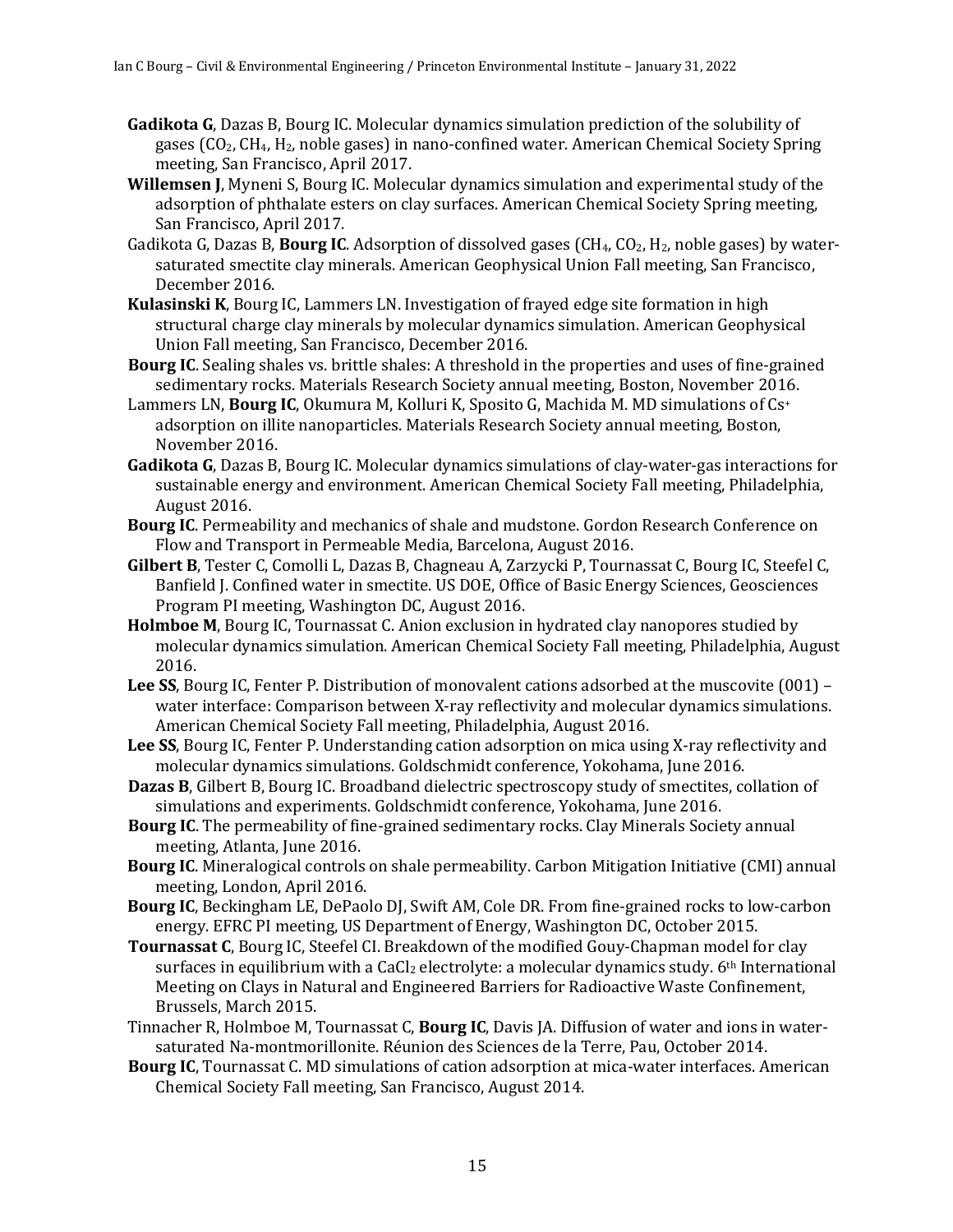- **Tournassat C**, Bourg IC, Steefel CI. Quantification of the breakdown of modified Gouy-Chapman model for 2:1 salt background electrolyte: a molecular dynamic study. American Chemical Society Fall meeting, San Francisco, August 2014.
- **Tinnacher R**, Holmboe M, Davis JA, Tournassat C, Bourg IC. Impacts of pore structure and diffusion-accessible porosity for calcium-bromide diffusion in sodium-montmorillonite. American Chemical Society Fall meeting, San Francisco, August 2014.
- **Bourg IC**. Molecular dynamics simulations of ion adsorption at mica-water interfaces. Goldschmidt conference, Sacramento, June 2014.
- **Holmboe M**, Bourg IC. Clay mineral hydration studied with *in silico* techniques. Goldschmidt conference, Sacramento, June 2014.
- **DePaolo DJ**, Christensen JN, Kennedy BM, Conrad ME, Bourg IC. Kinetic isotope fractionation during mineral growth and fluid phase transport. US DOE, Office of Basic Energy Sciences, Geosciences Program PI meeting, Washington DC, May 2014.
- **Bourg IC**, Sposito G. Clay minerals and cesium: Proposed MD simulation research. Japan Atomic Energy Agency, Tokyo, March 2014.
- Hamm LM, **Bourg IC**, Wallace AF, Rotenberg B. Molecular simulation of  $CO<sub>2</sub>$  and  $CO<sub>3</sub>$ -brinemineral systems. Mineralogical Society of American short course on the Geochemistry of Geologic CO<sub>2</sub> Sequestration, Berkeley, December 2013.
- Liu Y, **Bourg IC**. Wettability of silica by brine vs. CO<sub>2</sub>: The nanoscale view. American Geophysical Union Fall meeting, San Francisco, December 2013.
- **Bourg IC**, Holmboe M, Steefel CI, Sposito G. Pore-scale view of engineered clay barriers for HLRW storage. Clay Minerals Society annual meeting, Urbana-Champaign, October 2013.
- **Bourg IC**, Holmboe M, Christensen JN, Sposito G. Isotopic fractionation by diffusion in clay barriers. Clay Minerals Society annual meeting, Urbana-Champaign, October 2013.
- Lee SS, Fenter P, Nagy KL, Sturchio NC, Hamm LM, Bourg IC. In-situ measurements of cation adsorption and desorption kinetics at the muscovite  $(001)$ -water interface. American Chemical Society Fall meeting, Indianapolis, September 2013.
- Liu Y, **Bourg IC**. Wettability of silica by brine vs. CO<sub>2</sub>: The nanoscale view. EFRC PI meeting, US Department of Energy, Washington DC, July 2013.
- **Bourg IC**. Geochemistry and seal integrity in GCS. 12<sup>th</sup> annual Carbon Capture, Utilization & Sequestration conference, Pittsburgh, May 2013.
- **Holmboe M**, Bourg IC. Interlayer diffusion in hydrated smectites a molecular dynamics study. American Chemical Society Spring meeting, New Orleans, April 2013.
- Hoffmann AE, Bourg IC, Christensen JC, DePaolo DJ. Diffusion-driven isotopic fractionation of ionic species in  $D_2O$  and methanol. American Chemical Society Spring meeting, New Orleans, April 2013.
- Hoffmann AE, Bourg IC, DePaolo DJ. Isotopic mass dependence of cation desolvation rates in aqueous solution. American Chemical Society Fall meeting, Philadelphia, August 2012.
- **Bourg IC.** Molecular-scale basis of the ion exchange selectivity of clay minerals. Goldschmidt conference, Montreal, June 2012.
- **Holmboe M**, Bourg IC. Molecular dynamics simulations of two- and three-layer hydrates in smectites. Goldschmidt conference, Montreal, June 2012.
- **Sposito G**, Kwon KD, Bourg IC, Refson K. Molecular simulations of geochemical interfaces. American Chemical Society Spring meeting, San Diego, March 2012.
- **Bourg IC**, Steefel CI. Molecular dynamics simulations of water confined in silica nanopores. American Geophysical Union Fall meeting, San Francisco, December 2011.
- Fernandez-Martinez A, Cuello GJ, Bourg IC, Johnson MR, Waychunas GA, Sposito G, Charlet L. Water structure and hydration properties of imogolite nanotubes. Goldschmidt conference, Prague, August 2011.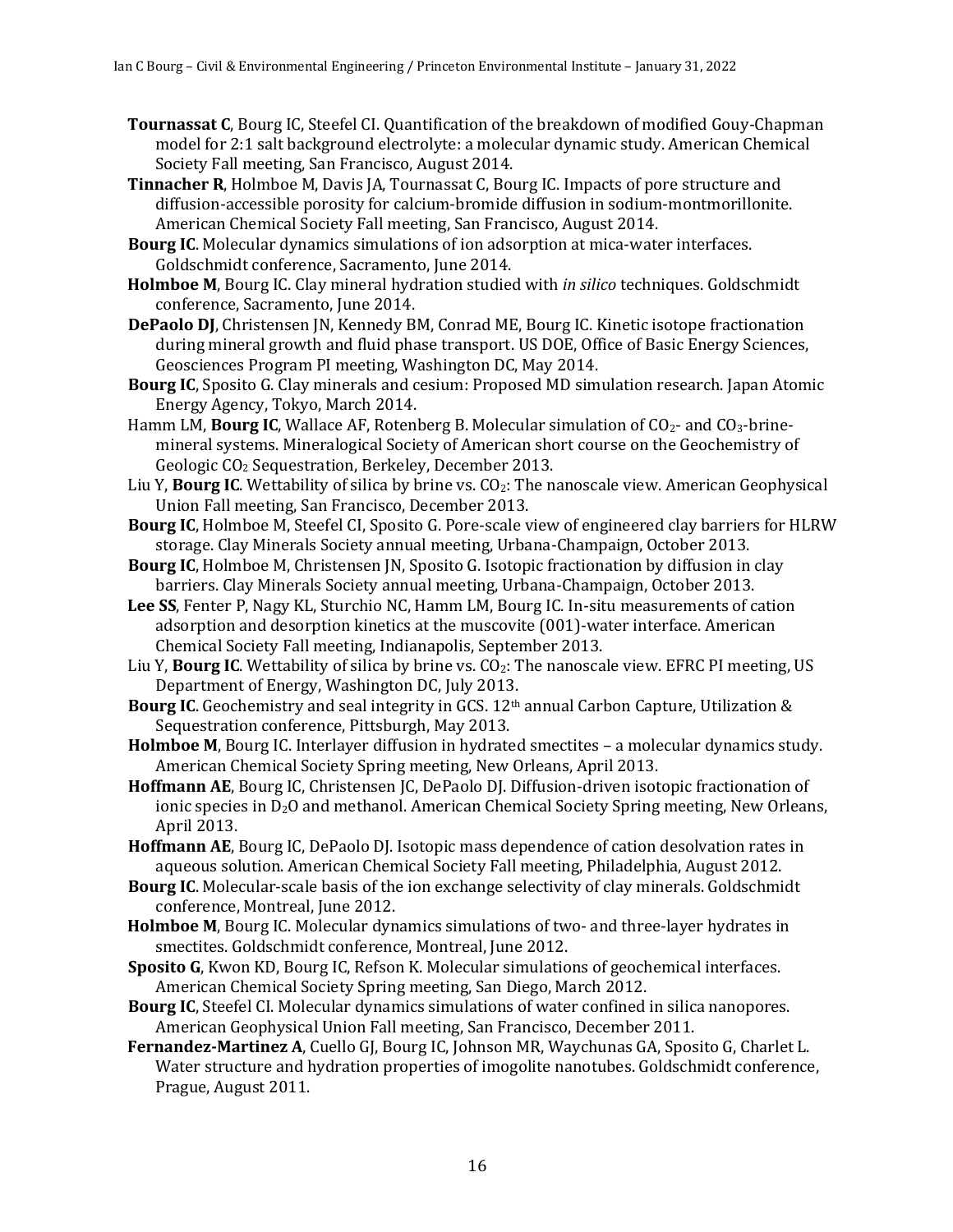- **Bourg IC**. Nanopore processes in sealing caprocks of carbon dioxide storage repositories. EFRC Summit and Forum, US Department of Energy, Washington DC, May 2011.
- **Bourg IC**, Sposito G. Adsorption in the electrical double layer at clay-water interfaces. American Geophysical Union Fall meeting, San Francisco, December 2010.
- **Nielsen LC**, Bourg IC, Sposito G. Molecular modeling of carbon dioxide-water mixtures under geologic sequestration conditions. Geological Society of America annual meeting, Denver, November 2010.
- **Bourg IC**, Sposito G. Electric double layers in saline aquifers: MD simulations of brine-clay interfaces. Goldschmidt conference, Knoxville, June 2010.
- **Nielsen LC**, Bourg IC, Sposito G. Molecular dynamics simulations of the supercritical CO<sub>2</sub>-brine interface: predicting geologic  $CO<sub>2</sub>$  storage capacities and characteristics. Goldschmidt conference, Knoxville, June 2010.
- **Bourg IC**, Sposito G. Ion exchange selectivity of smectites in the ternary system Na<sup>+</sup>-Ca<sup>2+</sup>-CaCl<sup>+</sup>. American Chemical Society Spring meeting, San Francisco, March 2010.
- **Bourg IC**, Sposito G. Solute isotope fractionation by diffusion in liquid water. American Geophysical Union Fall meeting, San Francisco, December 2009.
- **Bourg IC**, Sposito G. Diffusion of water and solutes near clay surfaces. 12<sup>th</sup> International Conference on the Chemistry and Migration Behavior of Actinides and Fission Products in the Geosphere, Kennewick, September 2009.
- **Bourg IC**, Sposito G. Isotopic fractionation by diffusion in liquid water and clay nanopores. Goldschmidt conference, Davos, June 2009.
- **Bourg IC**, Kwon KD, Sposito G., Refson K, Richter F. Computational geochemistry: Applications to mineralogy, geochemistry, and hydrology. US DOE, Office of Basic Energy Sciences, Geosciences Program PI meeting, Washington DC, March 2009.
- **Bourg IC**, Sposito G. Diffusion in argillaceous media: Bridging the molecular and laboratory scales. American Geophysical Union Fall meeting, San Francisco, December 2008.
- **Bourg IC**, Sposito G. Molecular dynamics simulations of kinetic isotope fractionation during the diffusion of solutes in liquid water. American Geophysical Union Fall meeting, San Francisco, December 2007.
- **Bourg IC**, Sposito G, Bourg ACM. Modeling the acid-base surface chemistry of montmorillonite. Clay Minerals Society annual meeting, Santa Fe, June 2007.
- **Bourg IC**, Sposito G, Bourg ACM. Acid-base titration of montmorillonite. American Chemical Society Fall meeting, San Francisco, September 2006.
- **Bourg IC**, Sposito G, Bourg ACM. Diffusion of water and ions in water-saturated bentonite. American Geophysical Union Fall meeting, San Francisco, December 2005.
- **Bourg IC**, Sposito G, Bourg ACM. Diffusion of Na<sup>+</sup> and Sr<sup>2+</sup> tracers in compacted, saturated Nabentonite. 10<sup>th</sup> International Conference on the Chemistry and Migration Behavior of Actinides and Fission Products in the Geosphere, Avignon, September 2005.
- **Bourg IC**, Sposito G, Bourg ACM. Diffusion of water tracers in compacted, saturated Na-bentonite. 2<sup>nd</sup> International Meeting on Clays in Natural and Engineered Barriers for Radioactive Waste Confinement, Tours, March 2005.
- **Bourg IC**, Bourg ACM, Sposito G. The acid-base titration of montmorillonite. American Geophysical Union Fall meeting, San Francisco, December 2003.
- **Bourg IC**, Bourg ACM, Sposito G. Diffusion of water through compacted bentonite clay: a dual porosity approach. American Geophysical Union Fall meeting, San Francisco, December 2002.
- **Bourg IC**, Bourg ACM, Sposito G. The surface proton chemistry of montmorillonite. 1<sup>st</sup> International Meeting on Clays in Natural and Engineered Barriers for Radioactive Waste Confinement, Reims, December 2002.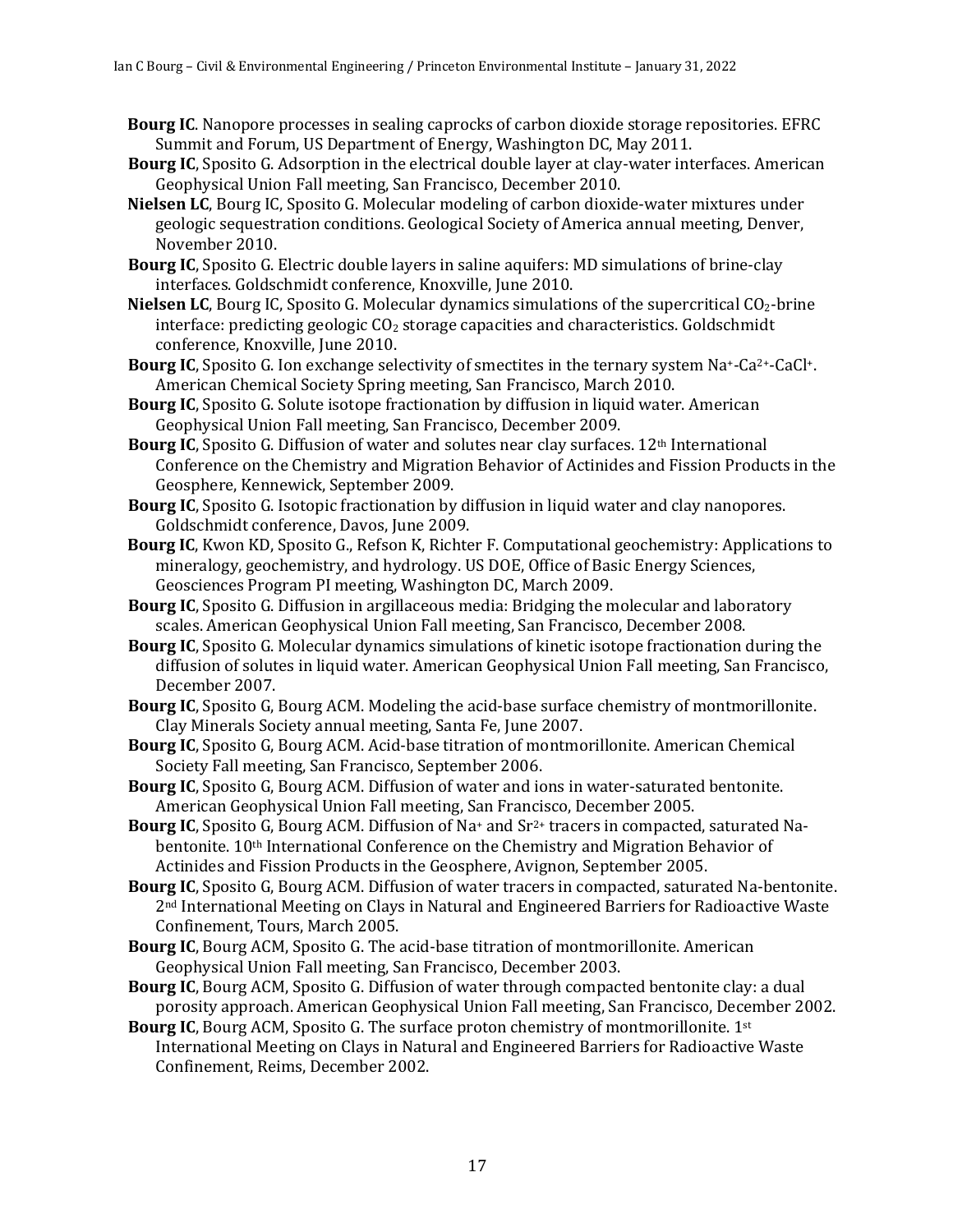**Bourg IC**, Bourg ACM, Sposito G. Diffusion and adsorption in compacted bentonite. 8<sup>th</sup> International Conference on the Chemistry and Migration Behavior of Actinides and Fission Products in the Geosphere, Bregenz, September 2001.

# **TEACHING**

# **Courses taught**

"The Environmental Nexus," Princeton University (2017, 2019, 2021)

"Interfacial Waters in Natural Systems," Princeton University (2016, 2018, 2021)

"Intro to Environmental Engineering," Princeton University  $(2015, 2016, 2017, 2018, 2019, 2020,$ 2021)

"Carbon Capture and Sequestration," UC Berkeley (2011, 2013, 2014)

### **Undergraduate Research Advising**

Senior theses

2021-22 - C Adkins, K Contreras-Godfried, E Cruz, M McHugh, R Mohamed, CC Wayner.

 $2020-21$  – M Emunah, J Giguere, C Reina.

2019-20 - SI Higashino, KN Underwood

2018-19 - A Cavazos, R Lussier, C Nwatchukwu.

2017-18 - A Byrnes, L Watt.

2016-17 - V Amaral, A Chang, S Jacobson, K Shizuru.

 $2015-16 - S$  Wang, M Williams.

Independent study

2021-22 – A Lemay, N Martin, R Neapole, E Sontarp.

2020-21 - A Gourabathina, N Ralston.

2019-20 - R Mohamed.

2018-19 – KN Underwood.

2017-18 – R Lussier.

Summer research internships

2021 - JP Alvarado, D Gonzalez, A Lemay, R Neapole, E Sontarp, M Wiese.

2020 - A Celik, S Cho, G Dickinson, A Gourabathina, B Henry, Y Iwasaki, P Maruri, R Mohamed, N Ralston, CA Reina.

2018 - A Cavazos, SI Higashino, KN Underwood.

**Postdoctoral Scholars Supervised** (at Princeton, unless otherwise noted)

Xiaojin Zheng, 2021-present.

Bastien Wild, 2018-present (co-supervised with CE White).

Thomas R Underwood, 2017-present.

Ayumi Koishi, 2018-2020. (now Postdoc Scholar, Lawrence Berkeley National Lab)

Greeshma Gadikota, 2016-2017 (now Assistant Professor, Cornell University).

Baptiste Dazas, 2015-2017 (now Assistant Professor, University of Poitiers, France).

Lauren Beckingham, 2012-2014, Lawrence Berkeley National Lab (now Assistant Professor, Auburn University).

Michael Holmboe, 2011-2012, Lawrence Berkeley National Lab (now Associate Professor, University of Umeå, Sweden).

# **Graduate Students Supervised, as Major Advisor (PhD unless noted otherwise)**

Xiaohan Li, 2018-present. Avery Agles, 2018-present. Mihiro Nomura, 2017-2019 (MSE). Xinyi Shen, 2016-present. Emily Wei-Hsin Sun, 2016-present. Francisco J Carrillo, 2016-2021.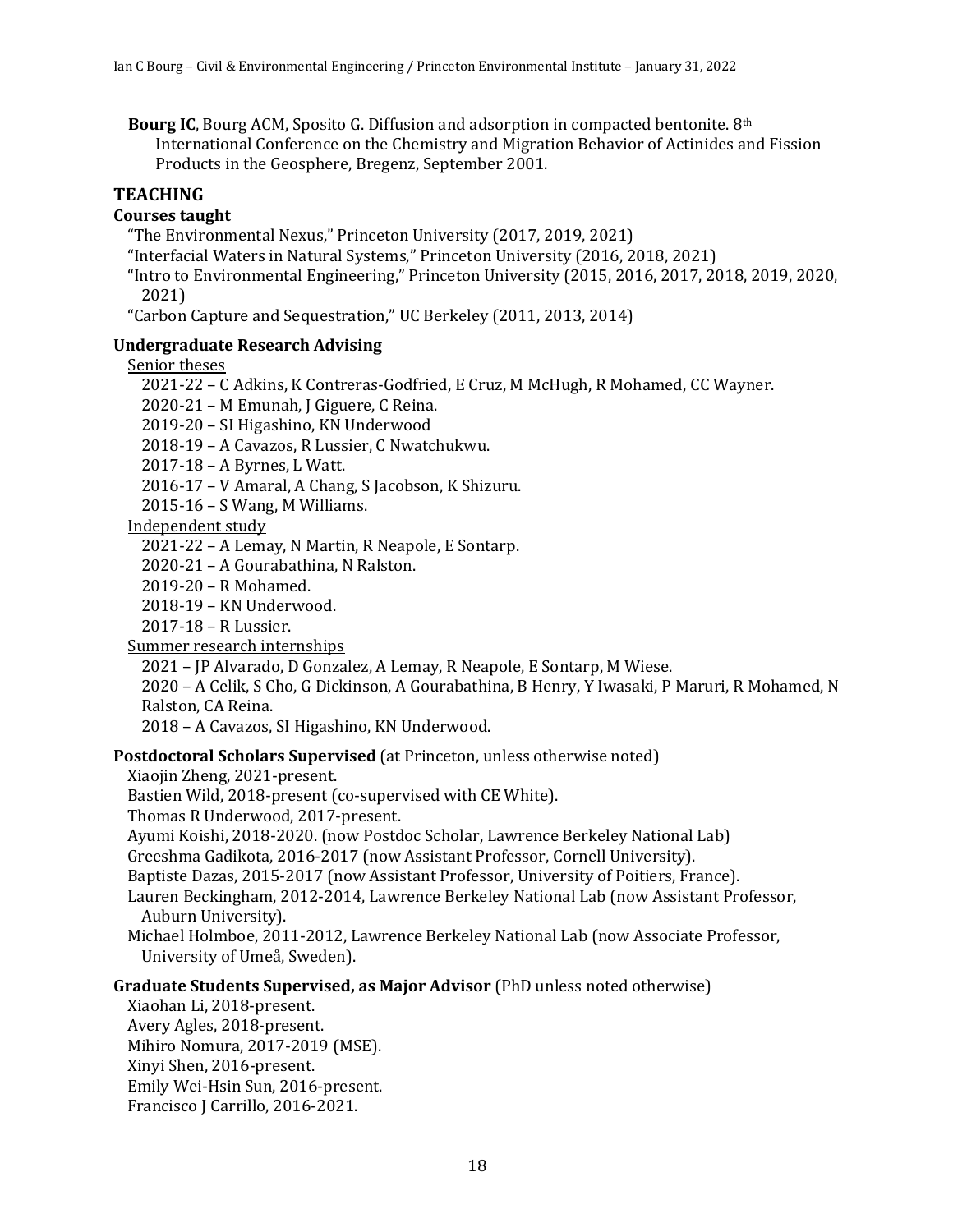Jennifer AR Willemsen, 2015-2021 (now Scientist at the New Jersey Department of Environmental Protection).

### **PhD Defense Committees** (Princeton CEE, unless noted otherwise)

- 2021 FJ Carrillo (Princeton CBE), W Shuai, JAR Willemsen, S Yue (Princeton CBE).
- 2020 S Hartzell, H Hunter, AE Sherman, K Yang, J Young (Princeton CBE).
- 2019 S Calabrese, K DeCarlo, L Golston, K Gong, D Ramos (Princeton Geosciences), V Ramothe (U of Paris), M Ruiz, A Santos (Princeton CBE), K Spokas.

 $2016 - Z$  Zhang.

- $2015$  H Deng, B Guo.
- **MSE Defense Committees** (Princeton CEE, unless noted otherwise) 2019 - M Nomura.
- **PhD Annual Review Committees** (Princeton CEE, unless noted otherwise)
	- 2020-21 A Agles, K Alventosa, M Curria, J Duan (Princeton Geosciences), X Li, ER McCaslin (Princeton CBE), M Muniz (Princeton CBE), T Postma, X Shen, EWH Sun, J Schneider (Princeton CBE), J Weis (Princeton CBE).
	- 2019-20 K Alventosa, J Duan (Princeton Geosciences), ER McCaslin (Princeton CBE), T Postma, X Shen, AE Sherman, EWH Sun, JAR Willemsen, S Yue (Princeton CBE).
	- 2018-19 FJ Carrillo (Princeton CBE), K DeCarlo, J Duan (Princeton Geosciences), K Gong, S Hartzell, ER McCaslin (Princeton CBE), D Ramos (Princeton Geosciences), X Shen, AE Sherman, K Spokas, EWH Sun, JAR Willemsen, K Yang, J Young (Princeton CBE), S Yue (Princeton CBE).
	- 2017-18 K DeCarlo, K Gong, H Hunter, ER McCaslin (Princeton CBE), D Ramos (Princeton Geosciences), MP Ruiz, A Santos (Princeton CBE), AE Sherman, K Spokas, JAR Willemsen, K Yang, J Young (Princeton CBE).
	- 2016-17 K DeCarlo, K Gong, MP Ruiz, K Spokas, K Yang.
	- 2015-16 K DeCarlo, F Georget, Z Zhang.
	- $2014 15 Z$  Zhang.

#### **PhD Qualifying Examination Committees** (Princeton CEE, unless noted otherwise)

- 2021 C Geissler (Princeton CBE).
- 2020 SK Anand, Z Bajalan, M Curria, J Duan (Princeton Geosciences), X Li, M Muniz (Princeton CBE), C Pu, J Schneider (Princeton CBE), J Weis (Princeton CBE).
- 2019 K Alventosa, J Kim, N Li (twice), T Postma.
- 2018 FJ Carrillo (Princeton CBE), S Hartzell, X Shen, W Shuai, EWH Sun, S Yue (Princeton CBE).
- 2017 ER McCaslin (Princeton CBE), J Young (Princeton CBE), JAR Willemsen, H Hunter, A Sherman.
- 2016 L Golston, K Gong, K Spokas, X He, K Yang.
- 2015 MP Ruiz, K DeCarlo.
- 2010 LN Nielsen (UC Berkeley).

# **PROFESSIONAL ACTIVITIES (Internal)**

# **University Committees**

Committee on Committees (2017-present).

#### **Other Academic Service**

Civil and Environmental Engineering

Director of Undergraduate Studies, Acting (Fall 2021).

Undergraduate Advising, Environmental Engineering track (2017-present).

Undergraduate Advising, Geological Engineering track (2016-present).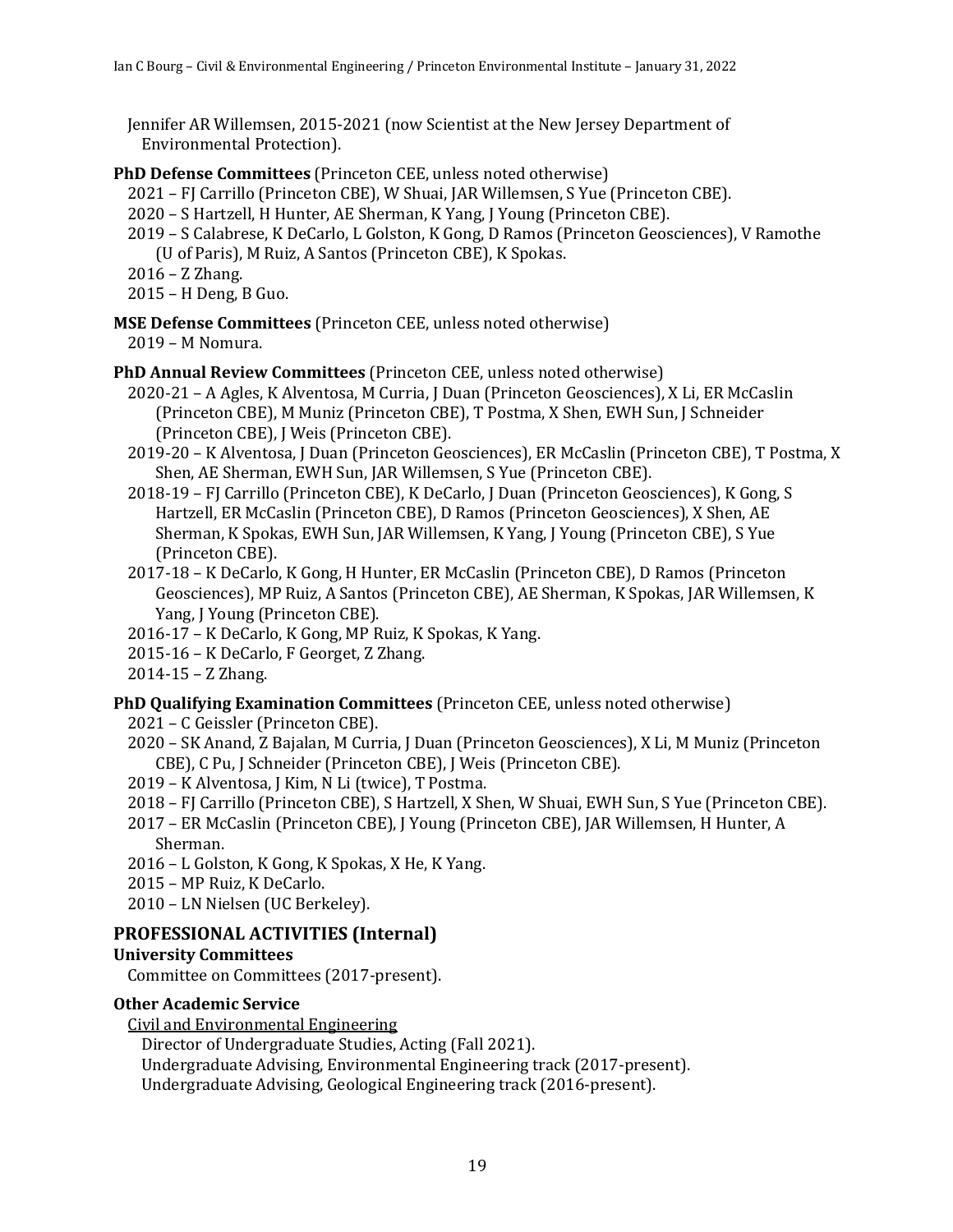High Meadows Environmental Institute

HMEI Director of Graduate Studies (2019-present). Walbridge Fund Graduate Award committee leader (2019-present).

#### School of Engineering and Applied Science

Freshman Advising (2016-17, 2019-20).

```
Geological Engineering Program
```
Geological Engineering Program Executive Committee (2015-present).

# **PROFESSIONAL ACTIVITIES (External)**

# **Service to Scientific Societies**

Member of the Committee on Council Nominations, Clay Minerals Society (2016-present). Editor of the bi-monthly CMS News page published in the journal *Elements*, Clay Minerals Society (2013-2015).

### **Professional Society Memberships**

American Chemical Society (ACS), Association of Environmental Engineering and Science Professors (AEESP), American Geophysical Union (AGU), American Society of Civil Engineers (ASCE), Clay Minerals Society (CMS), European Association of Geochemistry (EAG), Mineralogical Society of America (MSA), Soil Science Society of America (SSSA).

### **Manuscript Reviews for Journals**

Reviewer of 136 manuscripts for 37 scholarly journals: Accounts of Chemical Research, ACS Earth and Space Chemistry, Acta Geotechnica, Advances in Water Resources, Applied Clay Science, Applied Geochemistry, Chemical Reviews, Chemosphere, Clays and Clay Minerals, Colloids and Surfaces, Croatica Chimica Acta, Environmental Science: Nano, Environmental Science: Processes and Impacts, Environmental Science and Technology, Fluid Phase Equilibria, Geochimica et Cosmochimica Acta, Geophysical Perspectives Letters, International Journal of Greenhouse Gas Control, Journal of the American Chemical Society, Journal of Colloid and Interface Science, Journal of Contaminant Hydrology, Journal of Geophysical Research, Journal of Hydrology, Journal of Physical Chemistry, Journal of Physical Chemistry Letters, Langmuir, Molecular Physics, Nano Letters, Nature Communications, Nuclear Technology, Physical Chemistry Chemical Physics, Proceedings of the National Academy of Sciences, Science, Soil Science Society of America Journal, SPE Journal, Vadose Zone Journal, and Water Resources Research.

# **Editing of Scientific Journals**

Guest Editor of a special issue of *Accounts of Chemical Research* on the Chemistry of Geologic Carbon Storage, jointly with DJ DePaolo, UC Berkeley (2017). Associate Editor for *Frontiers in Energy Research* (2014-2019).

#### **Service to Governmental Agencies**

Ad-hoc reviewer of 44 proposals for the US Department of Energy (DOE), the National Science Foundation (NSF), the French Agence Nationale de la Recherche (ANR), the US Defense Threat Reduction Agency, the Swiss National Science Foundation, the German Research Foundation (DFG), the Portuguese Science and Technology Foundation (FCT), the Foundation for Polish Science (FPS), the American Chemical Society Petroleum Research Fund (ACS PRF), and the Swiss National Supercomputing Center.

Panelist on nine proposal review panels for the NSF [2016 ( $\times$  2), 2019, 2020 ( $\times$  3), 2021] and the US DOE (2017, 2020).

#### Leadership of International Workshops and Short Courses